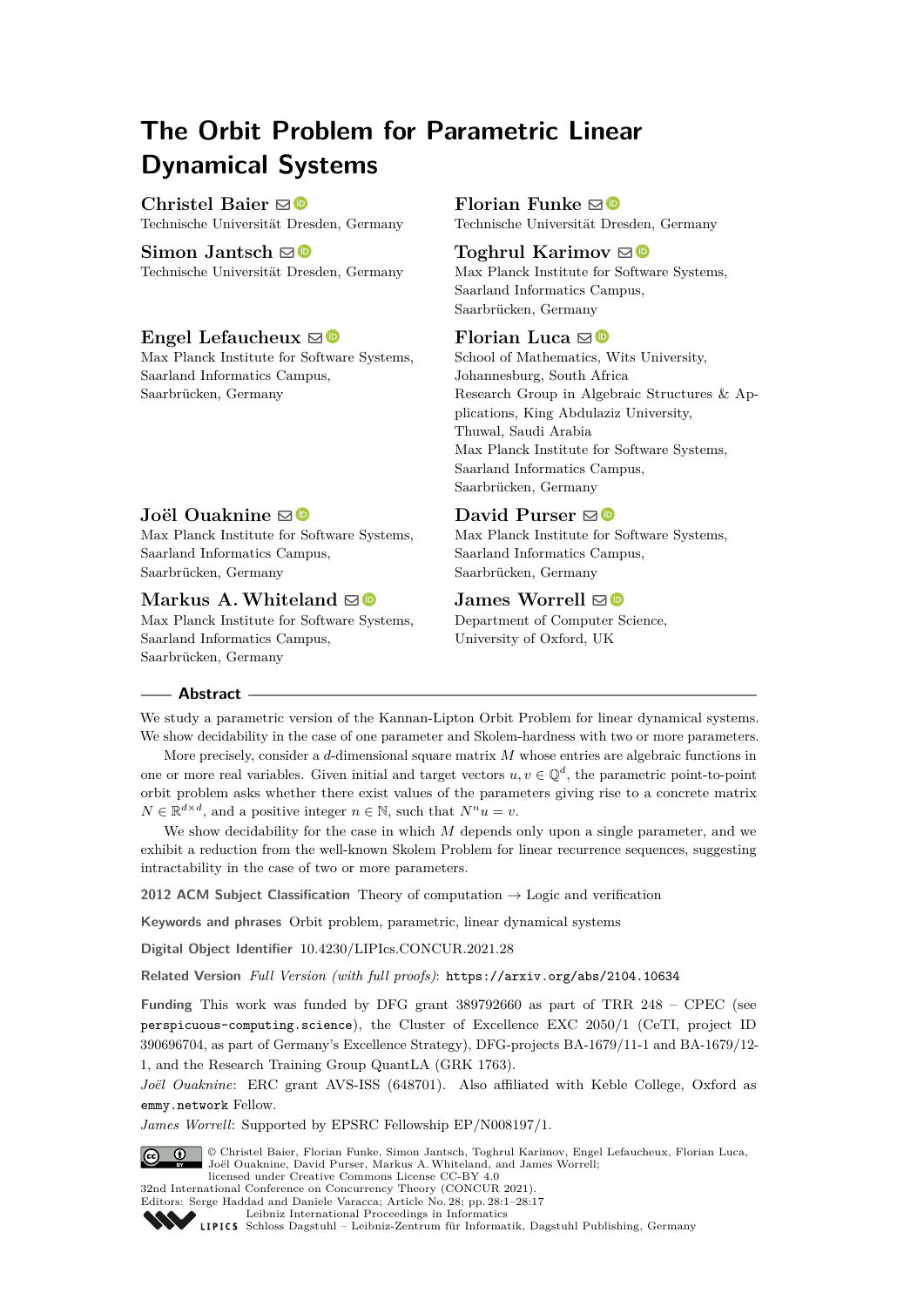#### **28:2 The Orbit Problem for Parametric Linear Dynamical Systems**

## **1 Introduction**

The *Orbit Problem* for linear dynamical systems asks to decide, given a square matrix  $M \in \mathbb{Q}^{d \times d}$  and two vectors  $u, v \in \mathbb{Q}^d$ , whether there exists a natural number *n* such that  $M^n u = v$ . The problem was shown decidable (in polynomial time) by Kannan and Lipton [\[26\]](#page-16-0) over ten years after Harrison first raised the question of decidability [\[23\]](#page-15-0). The current paper is concerned with a generalisation of the Orbit Problem to *parametric* linear dynamical systems. In general, parametric models address a major drawback in quantitative verification, namely the unrealistic assumption that quantitative data in models are known *a priori* and can be specified exactly. In applications of linear dynamical systems to automated verification, parameters are used to model partially specified systems (e.g., a faulty component with an unknown failure rate, or when transition probabilities are only known up to some bounded precision) as well as to model the unknown environment of a system. Interval Markov chains can also be considered as a type of parametric linear dynamical system.

<span id="page-1-0"></span>**• Problem 1** (Parametric Orbit Problem). Given a  $(d \times d)$ -matrix *M*, initial and target vectors  $u, v$ , whose entries are real algebraic functions in  $\ell$  common real variables  $X = (x_1, ..., x_\ell)$ , does there exist  $s \in \mathbb{R}^{\ell}$ , i.e., values of the parameters giving rise to a concrete matrix, initial and target  $M(s) \in \mathbb{R}^{d \times d}$ ,  $u(s)$ ,  $u(s) \in \mathbb{R}^d$ , and a positive integer  $n \in \mathbb{N}$ , such that  $M(s)^n u(s) = v(s)$ ?

We prove two main results in this paper. In the case of a single parameter we show that the Parametric Orbit Problem is decidable. On the other hand, we show that the Parametric Orbit Problem is at least as hard as the Skolem Problem – a well-known decision problem for linear recurrence sequences, whose decidability has remained open for many decades. Our reduction establishes intractability in the case of two or more parameters.

Thus our main decidability result is as follows:

#### <span id="page-1-1"></span> $\blacktriangleright$  **Theorem 2.** Problem [1](#page-1-0) is decidable when there is a single parameter (i.e.,  $\ell = 1$ ).

Theorem [2](#page-1-1) concerns a reachability problem in which the parameters are existentially quantified. It would be straightforward to adapt our methods to allow additional constraints on the parameter, e.g., requiring that *s* lie in a certain specified interval. In terms of verification, a negative answer to an instance of the above reachability problem could be seen as establishing a form of robust safety, i.e., an "error state" is not reachable regardless of the value of the unknown parameter.

The proof of Theorem [2](#page-1-1) follows a case distinction based on properties of the eigenvectors of the matrix *M* (whose entries are functions) and the shape of the Jordan normal form *J* of *M*. Our theorem assumes the entries of the matrix, initial and target vectors are real algebraic functions – in particular encompassing polynomial and rational functions. Note that even if we were to restrict the entries of *M* to be polynomials in the parameters, we would still require (complex) algebraic functions in the Jordan normal form. We assume a suitable effective representation of algebraic functions that supports evaluation at algebraic points, computing the range and zeros of the functions, arithmetic operations, and extracting roots of polynomials whose coefficients are algebraic functions.

The most challenging cases arise when *J* is diagonal. In this situation we can reformulate the problem as follows: given algebraic functions  $\lambda_i(x), \gamma_i(x)$  for  $1 \leq i \leq t$ , does there exist  $(n, s) \in \mathbb{N} \times \mathbb{R}$  such that

<span id="page-1-2"></span>
$$
\lambda_i^n(s) = \gamma_i(s) \qquad \text{for all} \qquad i = 1, \dots, t? \tag{1}
$$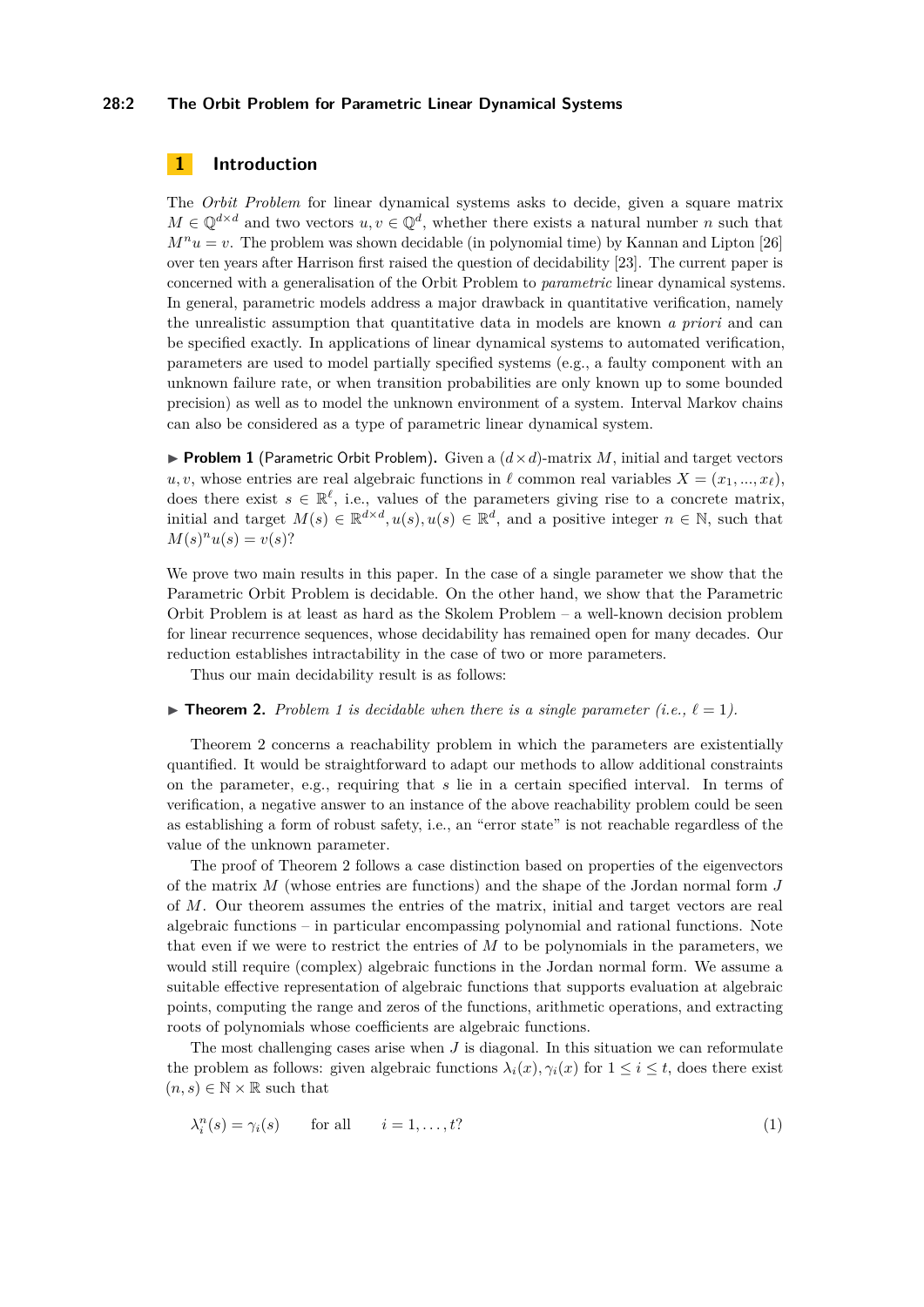A further key distinction in analysing the problem in Equation [\(1\)](#page-1-2) involves the rank of the multiplicative group generated by the functions  $\lambda_1, \ldots, \lambda_t$ . To handle the case that the group has rank at least two, a central role is played by the results of Bombieri, Masser, and Zannier (see [\[8,](#page-15-1) Theorem 2] and [\[9\]](#page-15-2)) concerning the intersection of a curve in  $\mathbb{C}^m$ , with algebraic subgroups of  $(\mathbb{C}^*)^m$  of dimension at most  $m-2$ . To apply these results we view the problem in Equation [\(1\)](#page-1-2) geometrically in terms of whether a curve

$$
C = \{(\lambda_1(s), \dots, \lambda_t(s), \gamma_1(s), \dots, \gamma_t(s)) : s \in \mathbb{R}\} \subseteq \mathbb{C}^{2t}
$$

intersects the multiplicative group

$$
G_n = \{(\alpha_1, \ldots, \alpha_t, \beta_1, \ldots, \beta_t) \in (\mathbb{C}^*)^{2t} : \alpha_1^n = \beta_1 \wedge \cdots \wedge \alpha_t^n = \beta_t\}
$$

for some  $n \in \mathbb{N}$ . The above-mentioned results of Bombieri, Masser, and Zannier can be used to derive an upper bound on *n* such that  $C \cap G_n$  is non-empty under certain conditions on the set of multiplicative relations holding among  $\lambda_1, \ldots, \lambda_t$  and  $\gamma_1, \ldots, \gamma_t$ .

We provide specialised arguments for a number of cases for which the results of Bombieri, Masser, and Zannier cannot be applied. In particular, for the case that the multiplicative group generated by the functions  $\lambda_1, \ldots, \lambda_t$  has rank one, we provide in Section [6](#page-13-0) a direct elementary method to find solutions of Equation [\(1\)](#page-1-2).

Another main case in the proof is when matrix *J* has a Jordan block of size at least 2. i.e., it is not diagonal (see Section [4.2\)](#page-9-0). The key instrument here is the notion of the Weil height of an algebraic number together with bounds that relate the height of a number to the height of its image under an algebraic function. Using these bounds we obtain an upper bound on the  $n \in \mathbb{N}$  such that the equation  $M(s)^n u(s) = v(s)$  admits a solution  $s \in \mathbb{R}$ .

## **Related work**

Reachability problems in (unparametrized) linear dynamical systems have a rich history. Answering a question by Harrison [\[23\]](#page-15-0), Kannan and Lipton [\[26\]](#page-16-0) showed that the point-to-point reachability problem in linear dynamical systems is decidable in PTIME. They also noticed that the problem becomes significantly harder if the target is a linear subspace  $-$  a problem that still remains open, but has been solved for low-dimensional instances [\[14\]](#page-15-3). This was extended to polytope targets in [\[15\]](#page-15-4), and later further generalized to polytope initial sets in [\[2\]](#page-14-0). Orbit problems have recently been studied in the setting of rounding functions [\[3\]](#page-14-1). In our analysis we will make use of a version of the point-to-point reachability problem that allows matrix entries to be algebraic numbers. In this case the eigenvalues are again algebraic, and decidability follows by exactly the same argument as the rational case (although the algorithm is no longer in PTIME), and is also a special case of the main result of [\[10\]](#page-15-5).

If the parametric matrix  $M$  is the transition matrix of a parametric Markov chain ( $\text{pMC}$ ) [\[24,](#page-16-1) [22,](#page-15-6) [28\]](#page-16-2), then our approach combines *parameter synthesis* with the *distribution transformer semantics*. Parameter synthesis on pMCs asks whether some (or every) parameter setting results in a Markov chain satisfying a given specification, expressed, e.g., in PCTL [\[25\]](#page-16-3). An important problem in this direction is to find parameter settings with prescribed properties [\[30,](#page-16-4) [12,](#page-15-7) [19\]](#page-15-8), which has also been studied in the context of model repair [\[4,](#page-14-2) [37\]](#page-16-5). While all previous references use the standard path-based semantics of Markov chains, the distribution transformer semantics [\[29,](#page-16-6) [27,](#page-16-7) [13\]](#page-15-9) studies the transition behaviour on probability distributions. It has, to the best of our knowledge, never been considered for parametric Markov chains. Our approach implicitly does this in that it performs parameter synthesis for a reachability property in the distribution transformer semantics.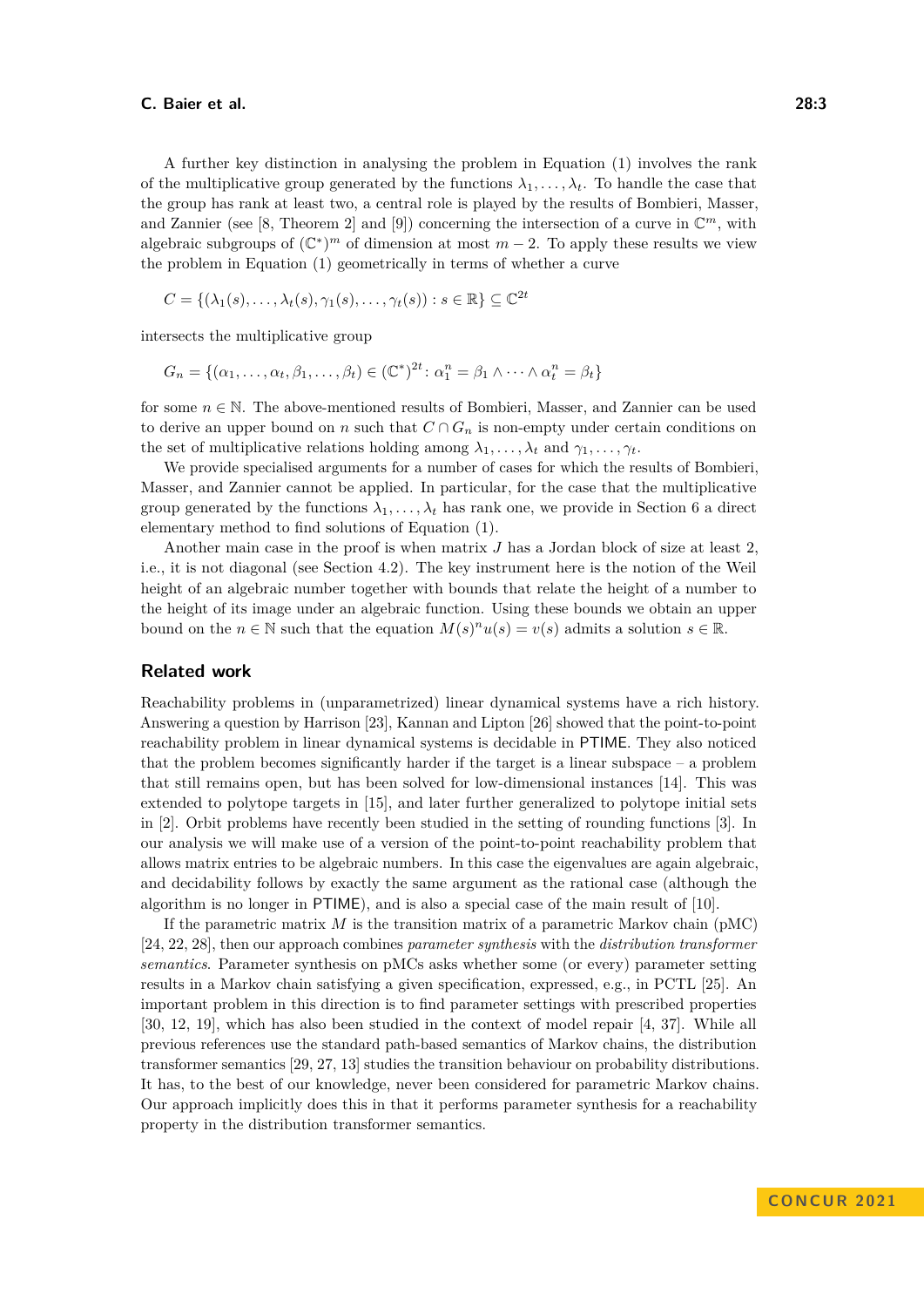#### **28:4 The Orbit Problem for Parametric Linear Dynamical Systems**

The Skolem Problem asks whether a linear recurrence sequence  $(u_n)_n$  has a zero term (*n* such that  $u_n = 0$ ). Phrased in terms of linear dynamical systems, the Skolem Problem asks whether a *d*-dimensional linear dynamical system hits a (*d* − 1)-dimensional hyperplane, and decidability in this setting is known for matrices of dimension at most four [\[34,](#page-16-8) [39\]](#page-16-9). A continuous version of the Skolem Problem was examined in [\[16\]](#page-15-10). With the longstanding intractability of the Skolem Problem in general, it has recently been used as a reference point for other decision problems [\[1,](#page-14-3) [32,](#page-16-10) [38\]](#page-16-11).

Ostafe and Shparlinski [\[35\]](#page-16-12) consider the Skolem Problem for parametric families of simple linear recurrences. More precisely, they consider linear recurrences of the form  $u_n =$  $a_1(x)\lambda_1(x)^n + \cdots + a_k(x)\lambda_k^n(x)$  for rational functions  $a_1, \ldots, a_k, \lambda_1, \ldots, \lambda_k$  with coefficients in a number field. They show that the existence of a zero of the sequence  $(u_n)$  can be decided for all values of the parameter outside an exceptional set of numbers of bounded height (note that any value of the parameter such that the sequence  $u_n$  has a zero is necessarily algebraic).

## **2 Preliminaries**

We denote by  $\mathbb{R}, \mathbb{C}, \mathbb{Q}, \overline{\mathbb{Q}}$  the real, complex, rational, and algebraic numbers respectively. For a field *K* and a finite set *X* of variables,  $K[X]$  and  $K(X)$  respectively denote the ring of polynomials and field of rational functions with coefficients in *K*. A mero-morphic function<sup>[1](#page-3-0)</sup>  $f: U \to \mathbb{C}$  where *U* is some open subset  $U \subseteq \mathbb{C}^{\ell}$  is called algebraic, if  $P(x_1, \ldots, x_\ell, f(x_1, \ldots, x_\ell)) = 0$  for some  $P \in \mathbb{Q}[x_1, \ldots, x_\ell, y]$ . We say that *f* is *real algebraic* if it is real-valued on real inputs.

▶ **Definition 3.** *A* parametric Linear Dynamical System *(pLDS) of* dimension *d* ∈ N *is a tuple*  $\mathcal{M} = (X, M, u)$ *, where X is a finite set of* parameters*, M is the* parametrized matrix *whose entries are real algebraic functions in parameters X and u is the parametric initial distribution whose entries are also real algebraic functions in parameters X.*

Given  $s \in \mathbb{R}^{|X|}$ , we denote by  $M(s)$  the matrix  $\mathbb{R}^{d \times d}$  obtained from M by evaluating each function in *M* at *s*, provided that this value is well-defined. Likewise we obtain  $u(s)$ . We call  $(M(s), u(s))$  the induced linear dynamical system (LDS). The *orbit* of the LDS  $(M(s), u(s))$  is the set of vectors obtained by repeatedly applying the matrix  $M(s)$  to  $u(s)$ :  $\{u(s), M(s)u(s), M(s)^2u(s), \ldots\}$ . The LDS  $(M(s), u(s))$  reaches a target  $v(s)$  if  $v(s)$  is in the orbit, *i.e.* there exists  $n \in \mathbb{N}$  such that  $M(s)^n u(s) = v(s)$ .

We remark that *M*(*s*) is undefined whenever any of the entries of *M* is undefined. For any fixed *n*, the elements of  $M^n$  are polynomials in the entries of M, and consequently,  $M^n$ is defined on the same domain as *M*.

Unless we state that  $M$  is a constant function, all matrices should be seen as functions, with parameters  $x_1, \ldots, x_{|X|}$ , or simply  $x$  if there is a single parameter. The notation  $s$  is used for a specific instantiation of *x*. We often omit *x* when referring to a function, either the function is declared constant or when we do not need to make reference to its parameters.

#### **2.1 Computation with algebraic numbers**

Throughout this note we employ notions from (computational) algebraic geometry and algebraic number theory. Our approach relies on transforming the matrices we consider in Jordan normal form. Doing so, the coefficients of the computed matrix are not rational anymore but algebraic. Next we recall the necessary basics and refer to [\[17,](#page-15-11) [40\]](#page-16-13) for more background on notions utilised throughout the text.

<span id="page-3-0"></span><sup>1</sup> A ratio of two holomorphic functions, which are complex-valued functions complex differentiable in some neighbourhood of every point of the domain.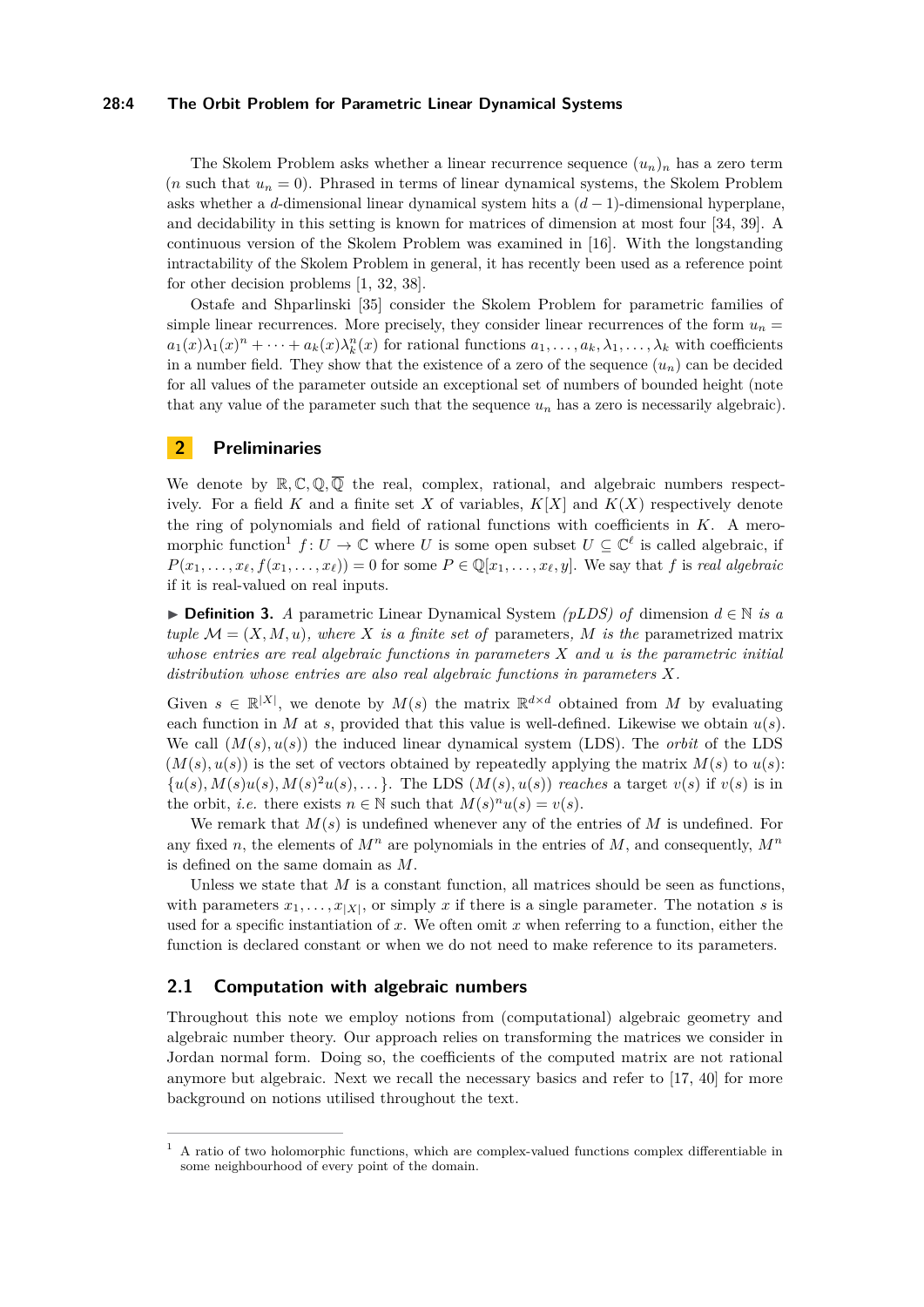The algebraic numbers  $\overline{Q}$  are the complex numbers which can be defined as some root of a univariate polynomial in  $\mathbb{Q}[x]$ . In particular, the rational numbers are algebraic numbers. For every  $\alpha \in \overline{Q}$  there exists a unique monic univariate polynomial  $P_{\alpha} \in \mathbb{Q}[x]$  of minimum degree for which  $P_\alpha(\alpha) = 0$ . We call  $P_\alpha$  the *minimal polynomial* of  $\alpha$ . An algebraic number *α* is represented as a tuple  $(P_\alpha, \alpha^*, \varepsilon)$ , where  $\alpha^* = a_1 + a_2i$ ,  $a_1, a_2 \in \mathbb{Q}$ , is an approximation of  $\alpha$ , and  $\varepsilon \in \mathbb{Q}$  is sufficiently small such that  $\alpha$  is the unique root of  $P_\alpha$  within distance  $\varepsilon$ of  $\alpha^*$  (such  $\varepsilon$  can be computed by the root-separation bound, due to Mignotte [\[33\]](#page-16-14)). This is referred to as the *standard* or *canonical representation* of an algebraic number. Given canonical representations of two algebraic numbers *α* and *β*, one can compute canonical representations of  $\alpha + \beta$ ,  $\alpha\beta$ , and  $\alpha/\beta$ , all in polynomial time.

▶ **Definition 4** (Weil's absolute logarithmic height)**.** *Given an algebraic number α with minimal polynomial*  $p_{\alpha}$  *of degree d, consider the polynomial*  $a_d p_{\alpha}$  *with*  $a_d \in \mathbb{N}$  *minimal* such that for  $a_d p_\alpha = a_d x^d + \cdots + a_1 x + a_0$  we have  $a_i \in \mathbb{Z}$  and  $gcd(a_1, \ldots, a_d) = 1$ . Write  $a_d p_\alpha = a_d(x - \alpha^{(1)}) \cdots (x - \alpha^{(d)})$ , where  $\alpha^{(1)} = \alpha$ . Define the (Weil) height  $h(\alpha)$  of  $\alpha \neq 0$  $by h(\alpha) = \frac{1}{d} \Big( \log a_d + \sum_{i=1}^d \log(\max\{|\alpha^{(i)}|, 1\}) \Big)$ . By convention  $h(0) = 0$ .

For all  $\alpha, \beta \in \overline{Q}$  and  $n \in \mathbb{Z}$  we have from [\[40,](#page-16-13) Chapt. 3]:

**1.**  $h(\alpha + \beta) \leq h(\alpha) + h(\beta) + \log 2;$ 

2.  $h(\alpha\beta) \leq h(\alpha) + h(\beta);$ 

**3.**  $h(\alpha^n) = |n| \cdot h(\alpha)$ .

In addition, for  $\alpha \neq 0$  we have  $h(\alpha) = 0$  if and only if  $\alpha$  is a root of unity ( $\alpha$  is a root of unity if there exists  $k \in \mathbb{N}$ ,  $k \geq 1$ , such that  $\alpha^k = 1$ ). Notice that the set of algebraic numbers with both height and degree bounded is always finite.

#### **2.2 Univariate algebraic functions**

Let *K* be an algebraic extension of a field *L* such that the characteristic polynomial of  $M \in L^{d \times d}$  splits into linear factors over *K*. It is well-known that we can factor *M* over *K* as  $M = C^{-1}JC$  for some invertible matrix  $C \in K^{d \times d}$  and block diagonal Jordan matrix  $J = \langle J_1, \ldots, J_N \rangle \in K^{d \times d}$ . Each block  $J_i$  associated with some eigenvalue  $\lambda_i$ , and  $J_i^n$ , have the following *Jordan block* form for some  $k \geq 1$ :

$$
J_i = \begin{pmatrix} \lambda & 1 & 0 & \cdots & 0 \\ 0 & \lambda & 1 & \cdots & 0 \\ \vdots & \vdots & \vdots & \ddots & \vdots \\ 0 & 0 & 0 & \cdots & 1 \\ 0 & 0 & 0 & \cdots & \lambda \end{pmatrix} \qquad \text{and} \qquad J_i^n = \begin{pmatrix} \lambda^n & n\lambda^{n-1} & \binom{n}{2}\lambda^{n-2} & \cdots & \binom{n}{k-1}\lambda^{n-k+1} \\ 0 & \lambda^n & n\lambda^{n-1} & \cdots & \binom{n}{k-2}\lambda^{n-k+2} \\ \vdots & \vdots & \vdots & \ddots & \vdots \\ 0 & 0 & 0 & \cdots & n\lambda^{n-1} \\ 0 & 0 & 0 & \cdots & \lambda^n \end{pmatrix}.
$$

Furthermore, each eigenvalue  $\lambda$  of  $M$  appears in at least one of the Jordan blocks.

In case  $L = \mathbb{Q}$ , we may take K to be an algebraic number field. In particular, the eigenvalues of a rational matrix are algebraic. However, in this paper, the entries of our matrix are *algebraic functions*, and so too are the entries in Jordan normal form. We recall some basics of algebraic geometry and univariate algebraic functions required for the analysis in the single-parameter setting, and refer the reader to [\[5,](#page-14-4) [18\]](#page-15-12) for further information.

Let  $U \subseteq \mathbb{C}$  be a connected open set and  $f: U \to \mathbb{C}$  a meromorphic function. We say that *f* is *algebraic over*  $\mathbb{Q}(x)$  if there is a polynomial  $P(x, y) \in \mathbb{Q}[x, y]$  such that  $P(x, f(x)) = 0$ for all  $x \in U$  where f is defined. Notice that a univariate algebraic function has finitely many zeros and poles, and furthermore, these zeros and poles (or zeros at  $\infty$ ) are algebraic. Indeed, let  $P(x, y) = a_d(x)y^d + \cdots + a_1(x)y + a_0(x)$ , with  $a_i \in \mathbb{Q}[x]$ , be irreducible. Assuming that *f* vanishes at *s*, we have that  $a_0(s) = 0$ . There are only finitely many *s* for which this can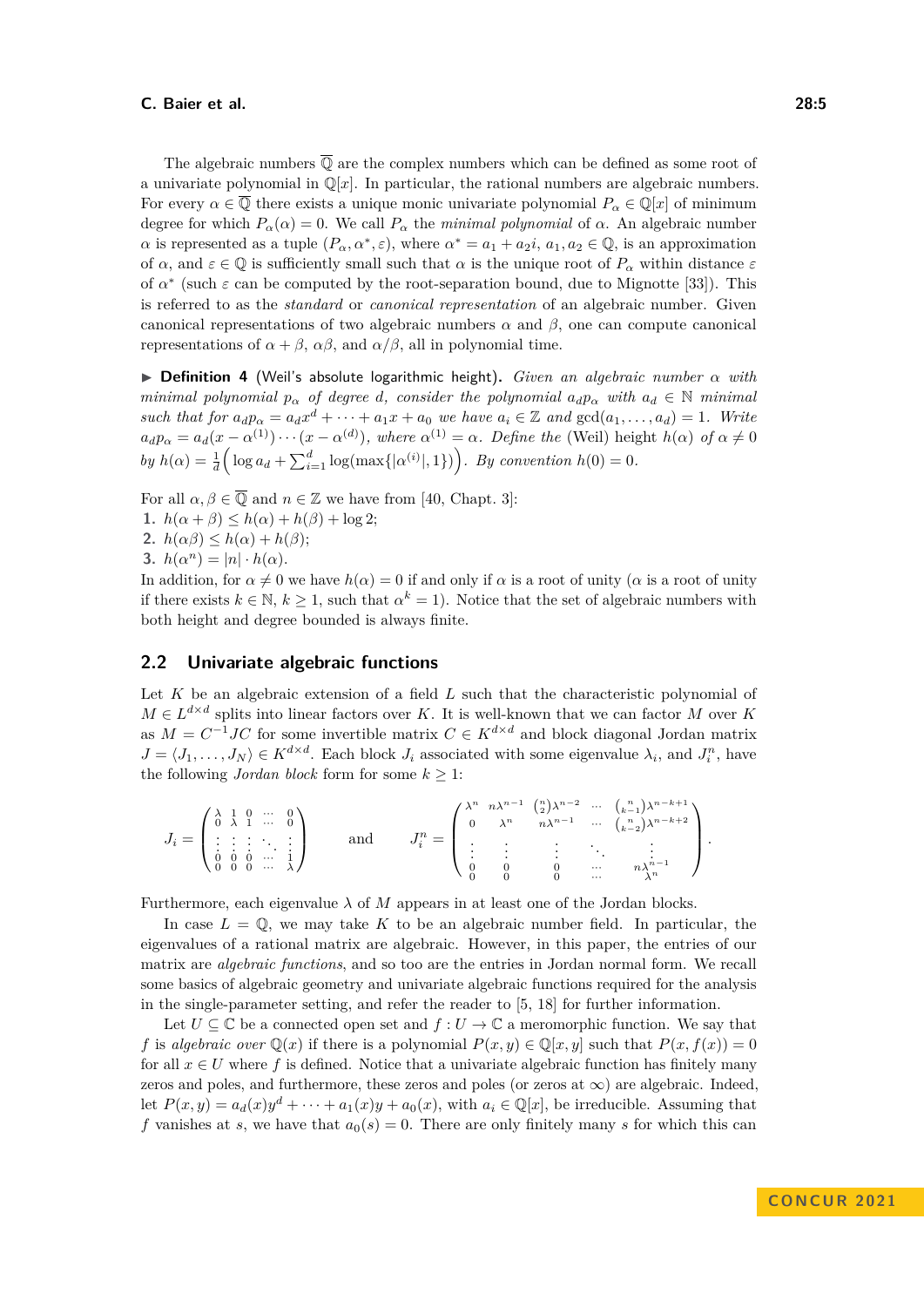#### **28:6 The Orbit Problem for Parametric Linear Dynamical Systems**

occur. Furthermore, the function  $1/f$  is meromorphic (on a possibly different domain  $U$ ) and satisfies  $y^d P(x, 1/y) = a_d(x) + \ldots + a_1(x)y^{d-1} + a_0(x)y^d$ . We conclude that a pole of *f* (a zero of  $1/f$ ) is a zero of  $a_d(x)$ .

Let  $P(x, y) = \sum_{i=0}^{d} a_i(x)y^i \in \mathbb{Q}(x)[y]$ . We say that  $c \in \mathbb{C}$  is a *critical point* of *P* if either  $a_d(c) = 0$  or the resultant  $\text{Res}_y(P, \frac{\partial P}{\partial y})$  vanishes at *c*. If *P* is irreducible, then it has only finitely many critical points since the resultant is a univariate non-zero polynomial.

Let *M* be a  $(d \times d)$ -matrix with univariate real algebraic functions as entries. Let its characteristic polynomial be  $P(x, y) := \det(Iy - M)$  and write  $c_1, \ldots, c_m \in \mathbb{C}$  for the critical points of the irreducible factors of *P*. Then there exist a connected open subset  $U \subseteq \mathbb{C}$  such that  $\mathbb{R} \setminus \{c_1, \ldots, c_m\} \subseteq U$ , and *d* holomorphic functions  $\lambda_1, \ldots, \lambda_d : U \to \mathbb{C}$  (not necessarily distinct) such that the characteristic polynomial *P* of *M* factors as

$$
P(x,y) = (y - \lambda_1(x))(y - \lambda_2(x)) \cdots (y - \lambda_d(x))
$$

for all points  $x \in U$  (see, e.g., [\[21,](#page-15-13) Chapt. 1, Thm. 8.9]).

Let us fix a  $(d \times d)$ -matrix *M* and vectors *u*, *v* with univariate real algebraic entries. We thus have  $M \in L^{d \times d}$ ,  $u, v \in L^d$ , for some finite field extension *L* of  $\mathbb{Q}(x)$ . Let K be fixed to an algebraic extension of *L* such that the characteristic polynomial of *M* splits into linear factors over the field K. Then, over the field K we have the factorisation  $M = C^{-1}JC$  with *J* in Jordan form. The eigenvalues of *M*, denoted  $\lambda_1, \ldots, \lambda_k$ , appear in the diagonal of *J*. Let the set of exceptional points, denoted  $\mathcal{E}$ , consist of the finite set  $\{c_1, \ldots, c_m\}$ , the poles of the entries of  $M, C, C^{-1}, J, u$  and  $v$ , and points where det  $C(s) = 0$  (i.e.,  $C(s)$  is singular).

Consider now a non-constant univariate algebraic function  $\lambda$  not necessarily real. In our analysis, we shall need to bound the height  $h(\lambda(s))$  in terms of  $h(s)$ , as long as *s* is not a zero or a pole of  $\lambda$ . The following lemma shows  $h(\lambda(s)) = \Theta(h(s))$ :

<span id="page-5-1"></span> $\triangleright$  **Lemma 5.** Let  $\lambda$  be a non constant algebraic function in K. Then there exist effective *constants*  $c_1, c_2, c_3, c_4 > 0$  *such that for algebraic s not a zero or pole of*  $\lambda$  *we have*  $c_1h(s) - c_2 \leq h(\lambda(s)) \leq c_3h(s) + c_4.$ 

### **2.2.1 Multiplicative relations**

Let  $Y = \{\lambda_1, \ldots, \lambda_t\} \subset \mathbb{K}$  be a set of univariate algebraic functions.

<span id="page-5-0"></span>**• Definition 6.** *A tuple*  $(a_1, \ldots, a_t) \in \mathbb{Z}^t$  *for which*  $\lambda_1^{a_1} \cdots \lambda_t^{a_t} = 1$  *identically, is called a* multiplicative relation. A set of multiplicative relations is called independent *if it is* Z-linearly *independent as a subset of*  $\mathbb{Z}^t$ *. The set Y is said to be* multiplicatively dependent *if it satisfies a non-zero multiplicative relation. Otherwise Y is* multiplicatively independent*. The* rank *of Y , denoted* rank *Y , is the size of the largest multiplicatively independent subset of Y .*

*A*  $tuple (a_1, \ldots, a_t) \in \mathbb{Z}^t$ , for which there exists  $c \in \overline{\mathbb{Q}}$  such that  $\lambda_1^{a_1} \cdots \lambda_t^{a_t} = c$  identically, *is called a* multiplicative relation modulo constants*. We say that Y is* multiplicatively dependent modulo constants *if it satisfies a non-zero multiplicative relation modulo constants. Otherwise Y is* multiplicatively independent modulo constants*.*

In particular, if  $\text{rank}\langle \lambda_1,\ldots,\lambda_t \rangle = 1$ , then for each pair  $\lambda_i$ ,  $\lambda_j$ , we have  $\lambda_i^b = \lambda_j^a$  for some integers *a*, *b* not both zero. In the analysis that follows, we only need to distinguish between this case and rank $\langle \lambda_1, \ldots, \lambda_t \rangle \geq 2$ . We will also need to find multiplicative relations modulo constants between algebraic functions. These can be algorithmically determined and constructed as a consequence of the following proposition. To this end, let *L* and  $L' \subseteq \mathbb{Z}^t$ be the set of multiplicative relations and multiplicative relations modulo constants on *Y* , respectively. Both *L* and  $L'$  are finitely generated as subgroups of  $\mathbb{Z}^t$  under vector addition.

**• Proposition 7.** *Given a set*  $Y = \{\lambda_1, \ldots, \lambda_t\}$  *of univariate algebraic functions, one can compute a generating set for both L and L* ′ *.*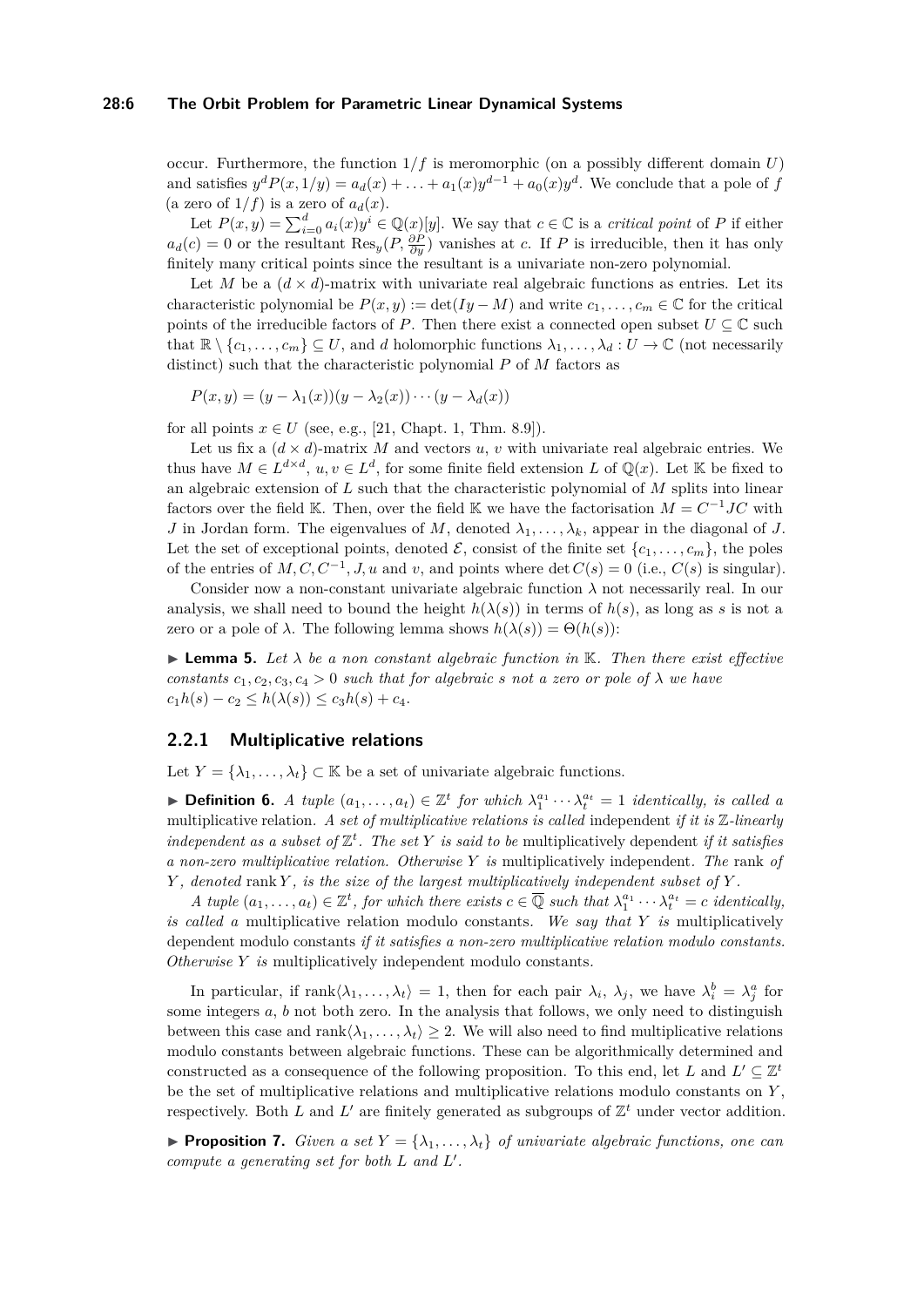**Proof.** This is essentially a special case of a result from [\[20\]](#page-15-14). Indeed, in Sect. 3.2, they show how to find the generators of the group L in case the  $\lambda_i$  are elements of a finitely generated field over  $\mathbb{Q}$ . We apply the result to the field  $\mathbb{Q}(x, \lambda_1, \ldots, \lambda_t)$  to obtain the claim for the set *L*. For *L'*, Case 3 of [\[20,](#page-15-14) Sect. 3.2] computes a generating set as an intermediate step in the computation of a basis of  $L$ . Specifically,  $L$  and  $L'$  are the respective kernels of the maps  $\varphi$  and  $\tilde{\varphi}$  in [\[20,](#page-15-14) Sect. 3.2]. We give an alternative proof sketch specialised to univariate functions in the full version.

## **3 The Multi-Parameter Orbit Problem is Skolem-hard**

The *Skolem Problem* asks, given a order-*k* linear recurrence sequence  $(u_n)_n$ , uniquely defined by a recurrence relation  $u_n = a_1 u_{n-1} + \cdots + a_k u_{n-k}$  for fixed  $a_1, \ldots, a_k$  and initial points  $u_1, \ldots, u_k$ , whether there exists an *n* such that  $u_n = 0$ . The problem is famously not known to be decidable for orders at least 5, and problems which the Skolem problem reduce to are said to be *Skolem-hard*. We will now reduce the Skolem at order 5 to the two-parameter parametric orbit problem.

It suffices to only consider the instances of Skolem Problem at order 5 of the form  $u_n = a\lambda_1^n + \overline{a\lambda_1^n} + b\lambda_2^n + \overline{b\lambda_2^n} + c\rho^n = 0$  with  $|\lambda_1| = |\lambda_2| \geq |\rho|$  and  $a, b, \lambda_1, \lambda_2 \in \overline{\mathbb{Q}},$  $c, \rho \in \overline{Q} \cap \mathbb{R}$ , as the instances of the Skolem Problem at order 5 that are not of this form are known to be decidable [\[36\]](#page-16-15). We may assume that  $c = \rho = 1$  by considering the sequence  $(u_n/c\rho^n)$  if necessary. We can also rewrite  $u_n = ARe\lambda_1^n + BIm\lambda_1^n + CRe\lambda_2^n + DIm\lambda_2^n + 1$  for  $A, B, C, D \in \overline{\mathbb{Q}} \cap \mathbb{R}.$ 

Let  $u_n = a\lambda_1^n + \overline{a\lambda_1^n} + b\lambda_2^n + \overline{b\lambda_2^n} + 1 = A\text{Re}\lambda_1^n + B\text{Im}\lambda_1^n + C\text{Re}\lambda_2^n + D\text{Im}\lambda_2^n + 1$  be a hard instance of the Skolem Problem. Let  $M = \text{diag}\left(\begin{bmatrix} \text{Re}\lambda_1 & -\text{Im}\lambda_1 \\ \text{Im}\lambda_1 & \text{Re}\lambda_1 \end{bmatrix}\right)$  $\begin{bmatrix} \text{Re}\lambda_2 & -\text{Im}\lambda_2 \\ \text{Im}\lambda_2 & \text{Im}\lambda_2 \end{bmatrix}$  $\begin{bmatrix} \mathrm{Re}\lambda_2 & -\mathrm{Im}\lambda_2\ \mathrm{Im}\lambda_2 & \mathrm{Re}\lambda_2 \end{bmatrix}\bigg),$ that is, the Real Jordan Normal Form of diag( $\lambda_1$ ,  $\overline{\lambda_1}$ ,  $\lambda_2$ ,  $\overline{\lambda_2}$ ). We set the starting point to be *u* = [1 1 1 1]<sup>⊤</sup> and show how to define parametrized target vectors  $v_1(s,t), \ldots, v_k(s,t)$  such that for all *n*,  $u_n = 0$  if and only if there exist  $s, t \in \mathbb{R}$  such that  $M^n u = v_i(s, t)$  for some *i*. The Skolem Problem at order 5 then reduces to *k* instances of the two-parameter orbit problem.

The idea of our reduction is to first construct a semiagebraic set  $Z \subseteq \mathbb{R}^4$ ,  $Z = \bigcup_{i=1}^k Z_i$  such that  $u_n = 0$  if and only if  $(Re\lambda_1^n, Im\lambda_1^n, Re\lambda_2^n, Im\lambda_2^n) \in Z$ , and each  $Z_i$  is a semialgebraic subset of  $\mathbb{R}^4$  that can be described using two parameters and algebraic functions in two variables. Observing that  $M^n s = (Re\lambda_1^n - Im\lambda_1^n, Im\lambda_1^n + Re\lambda_1^n, Re\lambda_2^n - Im\lambda_2^n, Im\lambda_2^n + Re\lambda_2^n)$ , we then compute  $v_i(s, t)$  from  $Z_i$  as follows. Suppose  $Z_i = \{(x(s, t), y(s, t), z(s, t), u(s, t) : s, t \in \mathbb{R}\}.$ Then  $v_i(s,t) = (x(s,t) - y(s,t), y(s,t) + x(s,t), u(s,t) - v(s,t), v(s,t) + u(s,t)).$ 

To compute *Z*, first observe that  $\text{Im}\lambda_2^n = \pm \sqrt{(\text{Re}\lambda_1^n)^2 + (\text{Im}\lambda_1^n)^2 - (\text{Re}\lambda_2^n)^2}$  for all *n* as  $|\lambda_1| = |\lambda_2|$ . Motivated by this observation, let  $S_+, S_- \subseteq \mathbb{R}^3$ ,  $S_+ = \{(x, y, z) : Ax + By + Cz +$  $D\sqrt{x^2 + y^2 - z^2} + 1 = 0$ } and  $S = \{(x, y, z) : Ax + By + Cz - D\sqrt{x^2 + y^2 - z^2} + 1 = 0\}.$ We will choose  $Z = \{(x, y, z, \sqrt{x^2 + y^2 - z^2}) : (x, y, z) \in S_+\} \cup \{(x, y, z, -\sqrt{x^2 + y^2 - z^2}) : (x, y, z) \in S_+\}$  $(x, y, z) \in S_-\}.$  It is easy to check that the above definition of *Z* satisfies the requirement that  $u_n = 0$  if and only if  $(Re\lambda_1^n, Im\lambda_1^n, Re\lambda_2^n, Im\lambda_2^n) \in Z$ , and it remains to show that both  $S_+$ and *S*<sup>−</sup> can be parametrized using algebraic functions in two variables and two parameters. To this end, observe that  $S_+$  and  $S_-$  are both semialgebraic subsets of  $\mathbb{R}^3$ , but are also contained in the algebraic set  $S = \{(x, y, z) : (Ax + By + Cz + 1)^2 = D^2(x^2 + y^2 - z^2) \} \subseteq \mathbb{R}^3$ . Since  $S \neq \mathbb{R}^3$  (for example,  $(0,0,0) \notin S$ ), and it is algebraic, *S* can have *dimension* (see [\[18\]](#page-15-12) for a definition) at most 2. Hence *S*+*, S*<sup>−</sup> also have semialgebraic dimension at most 2. In the full version, we show that a semialgebraic subsets of  $\mathbb{R}^3$  of dimension at most two can be written as a finite union of sets of the form  $\{v(s,t) : s, t \in \mathbb{R}\}$ , where *v* is an algebraic function. This completes the construction of *Z* and the description of the reduction.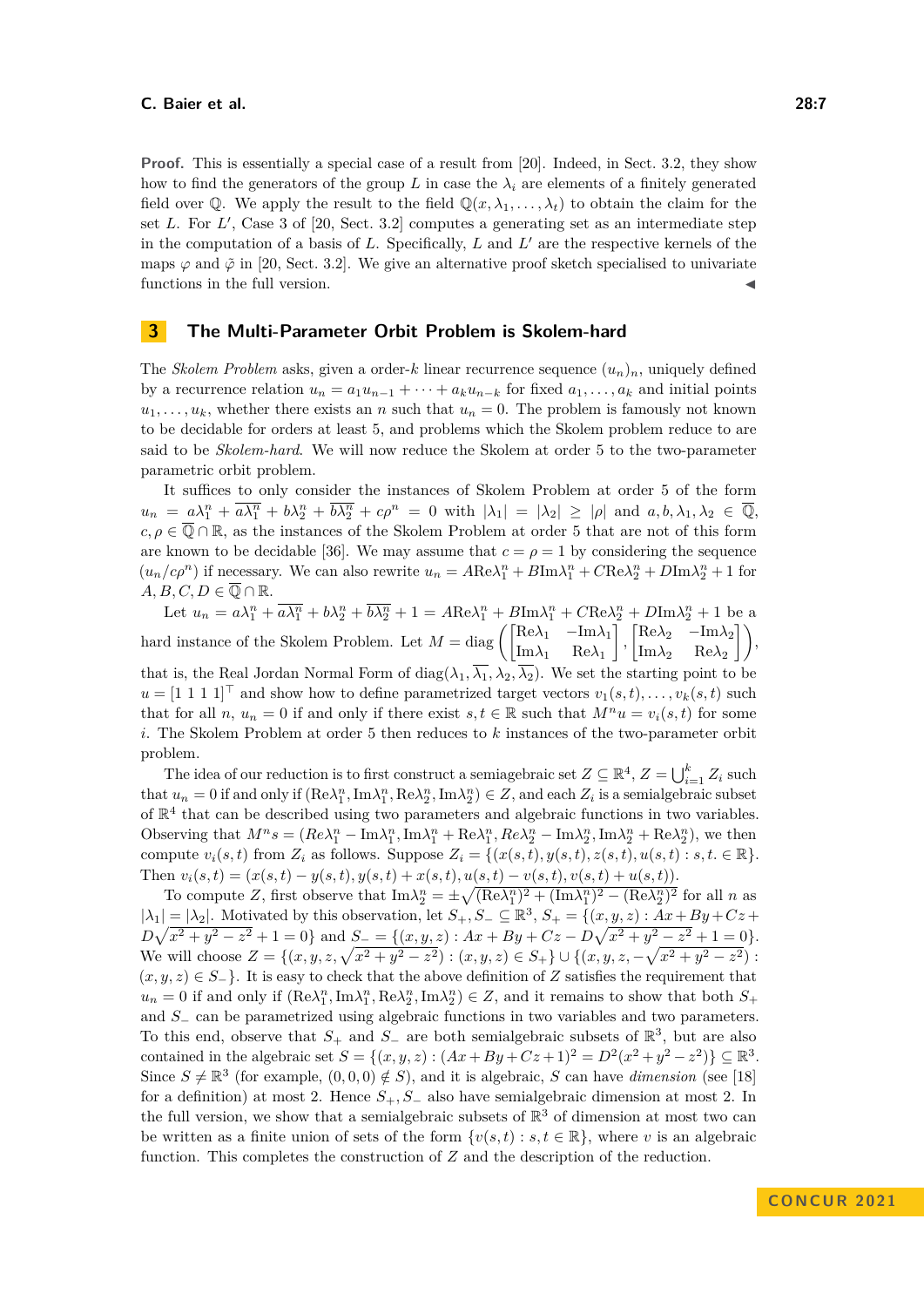#### **28:8 The Orbit Problem for Parametric Linear Dynamical Systems**

## **4 Single Parameter Reachability: Overview of proof**

In this section we show how to prove [Theorem 2,](#page-1-1) that is, it is decidable, given a  $(d \times d)$ -matrix  $M$ , initial and target vectors  $u, v$ , whose entries are real algebraic functions all depending on a single parameter, whether there exist  $s \in \mathbb{R}$  giving rise to a concrete matrix, initial and target  $M(s) \in \mathbb{R}^{d \times d}, u(s), v(s) \in \mathbb{R}^d$ , and a positive integer  $n \in \mathbb{N}$ , such that  $M(s)^n u(s) = v(s)$ .

In our case analysis, we often show that either there is a finite set of parameter values for which the constraints could hold, or place an upper bound on the *n* for which the constraints hold. The following proposition shows that the decidability of the problem in these cases is apparent:

#### <span id="page-7-1"></span>▶ **Proposition 8.**

*Given a finite set*  $S \subset \mathbb{R}$  *it is decidable if there exists*  $(n, s) \in \mathbb{N} \times S$  *s.t.*  $M(s)^n u(s) = v(s)$ *.*  $\blacksquare$ *Given*  $B \in \mathbb{N}$  *it is decidable if there exists*  $n \leq B$  *and*  $s \in \mathbb{R}$  *s.t.*  $M(s)^n u(s) = v(s)$ *.* 

**Proof.** The decidability of the first case is a consequence of the fact that a choice of parameter leads to a concrete matrix, thus giving an instance of the non-parametric Orbit Problem.

In the second case, for fixed  $n$ , one can observe that the matrix  $M^n$  is itself a matrix of real algebraic functions. Hence the equation  $M^n u = v$  can be rewritten as equations  $P_i(x) = 0$  for real algebraic  $P_i$  for  $i = 1, \ldots, d$ . For each equation the function is either identically zero, or vanishes at only finitely many *s* which can be determined, and one can check if there is an *s* in the intersection of the zero sets as *i* varies. Repeat for each  $n \leq B$ .

As a consequence, for each *n* either  $M^n u = v$  holds identically (for every *s*), or there are at most finitely many *s* such that  $M(s)^nu(s) = v(s)$ , and all such points are algebraic, as they must be the roots of the algebraic functions  $P_i$ .

Our approach will be to place the problem into Jordan normal form (Section [4.1\)](#page-8-0), where we will observe that the problem can be handled if the resulting form is not diagonal (Section [4.2\)](#page-9-0). Here the relation between the Weil height of an algebraic number and its image under an algebraic function are exploited to bound *n* (reducing to the second case of the proceeding proposition).

In the diagonal case the problem can be reformulated for algebraic functions  $\lambda_i, \gamma_i$  for  $i = 1, \ldots, t$ , whether there exist  $(n, s) \in \mathbb{N} \times \mathbb{R} \setminus \mathcal{E}$  such that  $\lambda_i^n(s) = \gamma_i(s)$  for all  $i = 1, \ldots, t$ , where  $\mathcal E$  is a finite set of exceptional points. These exceptional points can be handled separately using the first case of the proceeding proposition.

To show decidability we will distinguish between the case where  $rank(\lambda_1, \ldots, \lambda_t)$  is 1 and when it is greater than 2 (recall Definition [6\)](#page-5-0). As discussed in the introduction, the most intriguing part of our development will be in the case of rank $\langle \lambda_1, \ldots, \lambda_t \rangle \geq 2$ , captured in the following lemma:

<span id="page-7-0"></span>**► Lemma 9.** Let  $\lambda_1, \ldots, \lambda_t$  be algebraic functions in K and rank $\langle \lambda_1, \ldots, \lambda_t \rangle$  ≥ 2*.* Given *algebraic functions*  $\gamma_1, \ldots, \gamma_t$  *in* K, then *it is decidable whether there exist*  $(n, s) \in \mathbb{N} \times \mathbb{R} \setminus \mathcal{E}$ *such that*

<span id="page-7-2"></span>
$$
\lambda_i(s)^n = \gamma_i(s) \qquad \text{for all} \qquad i = 1, \dots, t. \tag{2}
$$

The proof of this lemma is shown in Section [5.](#page-11-0) Here we apply two specialised arguments, in the case of non-constant  $\lambda$ 's we exploit the results of Bombieri, Masser, and Zannier [\[8,](#page-15-1) [9\]](#page-15-2) to show there is a finite effective set of parameter values. In the case of constant  $\lambda$ 's we reduce to an instance of Skolem's problem that we show is decidable, effectively bounding *n*.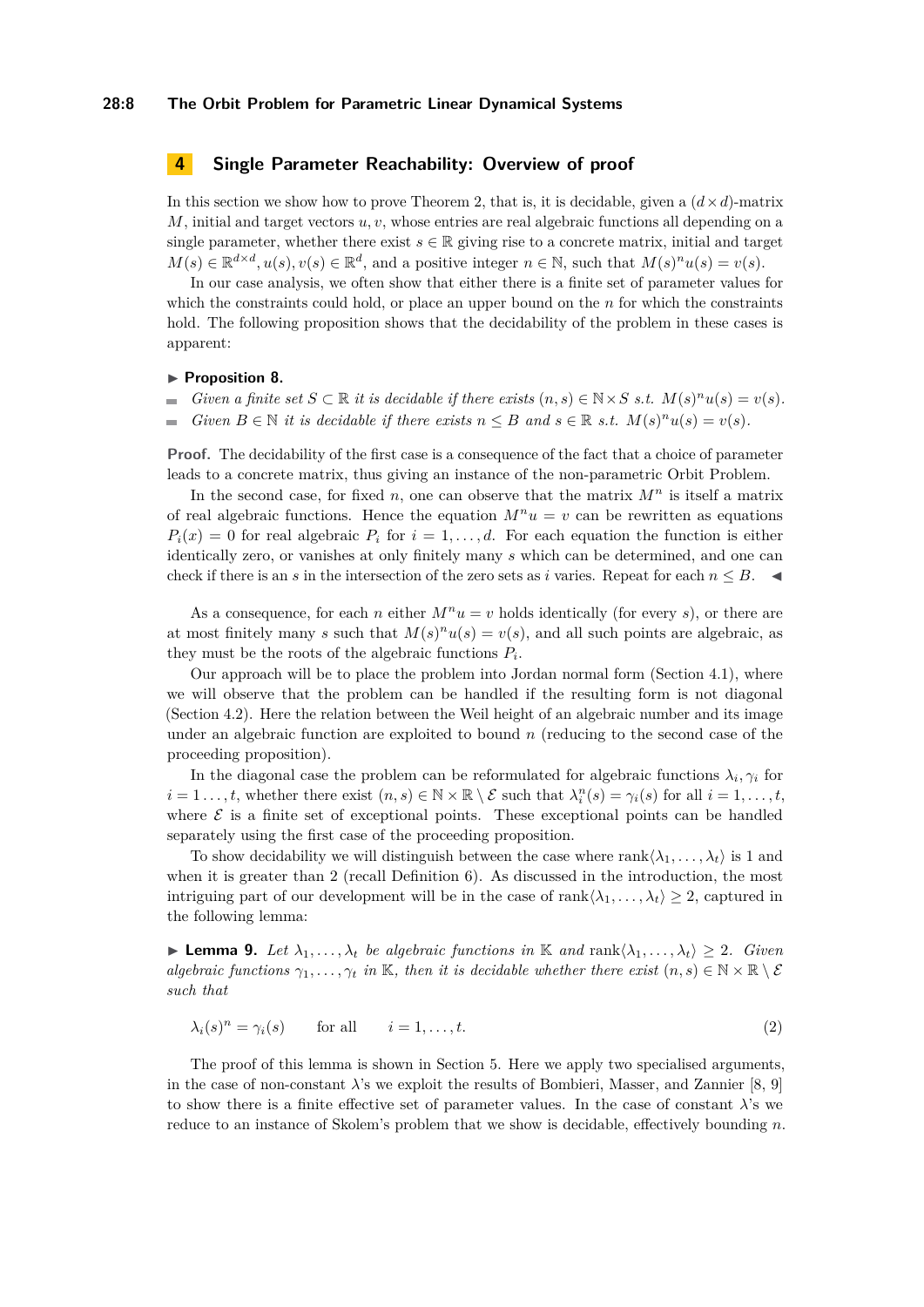It will then remain to prove a similar lemma for the case where the rank is 1. Here we will exploit the initial use of real algebraic functions, to ensure the presence of complex conjugates.

<span id="page-8-1"></span>**► Lemma 10.** Let  $\lambda_1, \ldots, \lambda_t$  be algebraic functions in K and rank $\langle \lambda_1, \ldots, \lambda_t \rangle = 1$ . We *assume that, if*  $\lambda_i$  *is complex then*  $\overline{\lambda_i}$  *(the complex conjugate) also appears. Given algebraic functions*  $\gamma_1, \ldots, \gamma_t$  *in* K*, then it is decidable whether there exist*  $(n, s) \in \mathbb{N} \times \mathbb{R} \setminus \mathcal{E}$  *such that*  $\lambda_i^n(s) = \gamma_i(s)$  *for all*  $i = 1, \ldots, t$ *.* 

The proof of this lemma (in Section [6\)](#page-13-0), reduces the problem to a single equation  $(t = 1)$ , for which we provide a specialised analysis on the behaviour of such functions that enable us to decide the existence of a solution.

In the remainder of this section we will show how to place the problem in the form of these two lemmas: first placing the matrix into Jordan normal form, eliminating the cases where the Jordan form is not diagonal and provide some simplifying assumptions for the proofs of Lemmas [9](#page-7-0) and [10.](#page-8-1)

## <span id="page-8-0"></span>**4.1 The parametric Jordan normal form**

For every  $s \in \mathbb{R} \setminus \mathcal{E}$  we have  $M(s) = C^{-1}(s)J(s)C(s)$  and hence, for every  $n \in \mathbb{N}$ ,  $M^n(s)u(s) =$  $v(s)$  if and only if  $J^n(s)C(s)u(s) = C(s)v(s)$ . On the other hand, deciding whether there exists  $s \in \mathcal{E}$  with  $M^n(s)u(s) = v(s)$  reduces to finitely many instances of the Kannan-Lipton Orbit Problem, which can be decided separately. We have thus reduced the parametric point-to-point reachability problem to the following one in case of a single parameter:

<span id="page-8-2"></span>▶ **Problem 11.** Given a matrix  $J \in \mathbb{K}^{d \times d}$  in Jordan normal form, and vectors  $\tilde{u}, \tilde{v} \in \mathbb{K}^d$ , decide whether there exists  $(n, s) \in \mathbb{N} \times \mathbb{R} \setminus \mathcal{E}$  such that  $J^n(s)\tilde{u}(s) = \tilde{v}(s)$ .

▶ **Example 12.** Define  $M = \begin{pmatrix} x + \frac{1}{2} & 0 & 0 \\ \frac{1}{2} - x & 1 - x & 0 \\ 0 & x & 1 \end{pmatrix}$  $\Big( \in \mathbb{Q}(x)^{3 \times 3}$ . Then the characteristic polynomial of *M* is det $(yI - M) = (y - 1/2 - x)(y - 1)(y + x - 1)$ . The irreducible factors have no critical points. Now over K we may write  $M = C^{-1}JC$ , where  $J = \begin{pmatrix} 1 & 0 & 0 \\ 0 & 1-x & 0 \\ 0 & 0 & x+\frac{1}{2} \end{pmatrix}$  $\bigg), C = \left(\begin{array}{cc} 1 & 1 & 1 \\ \frac{1-2x}{4x-1} & -1 & 0 \\ \frac{2x}{1-4x} & 0 & 0 \end{array}\right),$ and  $C^{-1} = \begin{pmatrix} 0 & 0 & \frac{1}{2x} - 2 \\ 0 & -1 & 1 - \frac{1}{2x} \\ 1 & 1 & 1 \end{pmatrix}$ ). Notice that *J* is defined for all *x*, while *C* is not defined at  $1/4$ , and  $C^{-1}$  is not defined at 0 (notice also that  $C(0)$  is not invertible). Therefore  $\mathcal{E} = \{0, 1/4\}.$ For  $s \in \mathbb{R} \setminus \mathcal{E}$ , all three are defined and we have  $M(s) = C^{-1}(s)J(s)C(s)$ , with  $J(s)$  in Jordan normal form and  $C(s)$  invertible.

Notice, for 
$$
1/4 \in \mathcal{E}
$$
, we have  $M(1/4) = R^{-1}KR$ , where  $K = \begin{pmatrix} 1 & 0 & 0 \\ 0 & \frac{3}{4} & 1 \\ 0 & 0 & \frac{3}{4} \end{pmatrix}$  and  $R = \begin{pmatrix} 1 & 0 & 0 \\ 0 & \frac{3}{4} & 1 \\ 0 & 0 & \frac{3}{4} \end{pmatrix}$  and  $R = \begin{pmatrix} 1 & 0 & 0 \\ 0 & \frac{3}{4} & 1 \\ 0 & 0 & \frac{3}{4} \end{pmatrix}$ 

 $\begin{pmatrix} 1 & 1 & 1 \\ -1 & -1 & 0 \\ -\frac{1}{4} & 0 & 0 \end{pmatrix}$ . Notice here that  $M(1/4)$  is non-diagonalisable (over  $\overline{\mathbb{Q}}$ ), though *M* is (over K). Let  $u = (u_1, u_2, u_3) \in \mathbb{Q}(x)^3$  and  $v = (v_1, v_2, v_3) \in \mathbb{Q}(x)^3$ . The problem of whether

there exists  $(n, s) \in \mathbb{N} \times \mathbb{R}$  for which  $M(s)^n u(s) = v(s)$  is reduced to checking the problem at  $s \in \mathcal{E}$ , and to the associated problem  $J^n(s)\tilde{u}(s) = \tilde{v}(s)$ , where  $\tilde{u} =$  $\left(\begin{array}{c} u_1+u_2+u_3\\ \frac{1-2x}{4x-1}u_1-u_2\\ \frac{2x}{1-4x}u_1 \end{array}\right.$  $\setminus$ ,  $\tilde{v} =$  $\begin{cases} v_1 + v_2 + v_3 \\ \frac{1-2x}{4x-1}v_1 - v_2 \\ \frac{2x}{1-4x}v_1 \end{cases}$  $\setminus$ , and  $J^n = \begin{pmatrix} 1 & 0 & 0 \\ 0 & (1-x)^n & 0 \end{pmatrix}$ 0 0  $(x+\frac{1}{2})^n$ .

Let us establish some notation: assume  $J = \langle J_1, \ldots, J_N \rangle$ , corresponding to eigenvalues  $\lambda_1, \ldots, \lambda_N$ . Assume the dimension of Jordan block *J<sub>i</sub>* is  $d_i$ , and let  $\tilde{u}_{i,1}, \ldots, \tilde{u}_{i,d_i}$  be the coordinates of  $\tilde{u}$  associated with the Jordan block  $J_i$ , where index 1 corresponds to the bottom of the block. Similarly, let  $\tilde{v}_{i,1}, \ldots, \tilde{v}_{i,d_i}$  be the corresponding entries of the target.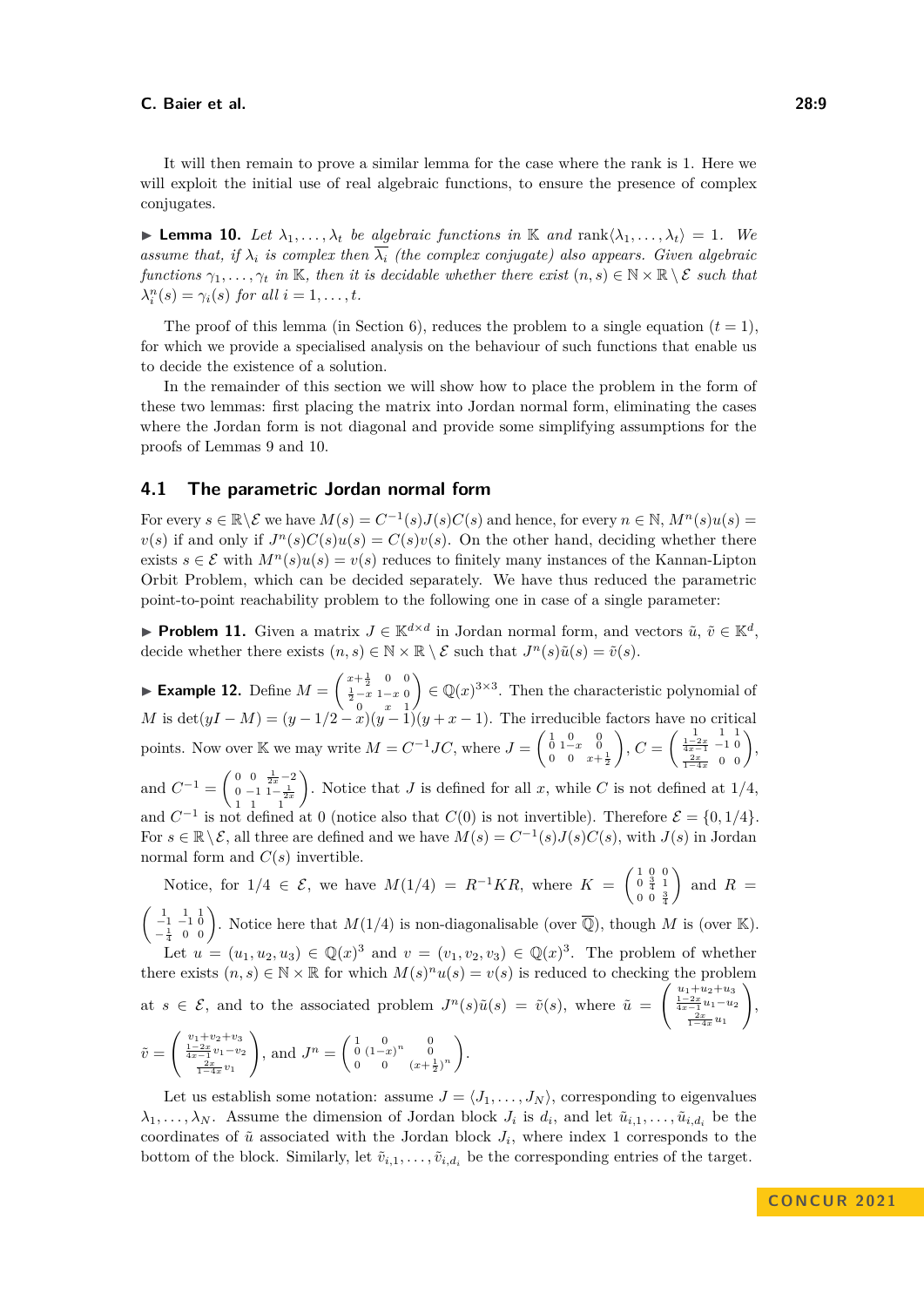#### **28:10 The Orbit Problem for Parametric Linear Dynamical Systems**

Let us define the functions *γ*1*, . . . , γ<sup>N</sup>* used in our reduction to [Lemma 9](#page-7-0) and [Lemma 10.](#page-8-1) We let  $\gamma_i(s) = \tilde{v}_{i,1}(s)/\tilde{u}_{i,1}(s)$ , for  $\tilde{u}_{i,1}(s) \neq 0$ . If  $\tilde{u}_{i,1}$  is not constant zero, then there are finitely many *s* where  $\tilde{u}_{i,1}(s) = 0$ , each of which can be handled explicitly. If some  $\tilde{u}_{i,1}$  is the constant zero function, then there are two cases. Firstly, if  $\tilde{v}_{i,1}$  is also the constant zero then we are in the degenerate case  $\lambda_i^n \cdot 0 = 0$ , and the row can be ignored. Secondly if  $\tilde{v}_{i,1}$  is not constant zero, then there are only a finite number of *s* s.t.  $0 = \tilde{v}_{i,1}(s)$ . Each of these can be checked explicitly.

We say that an eigenvalue  $\lambda \in \mathbb{K}$  (possibly constant) is a *generalised root of unity* if there exists an  $a \in \mathbb{N}_{\geq 1}$ , such that  $\lambda^a(x)$  is a real-valued and non-negative function. Let order( $\lambda$ ) of a generalised root of unity  $\lambda$  be the minimal such *a*. Notice that any real function is a generalised root of unity with order at most 2. When we say an eigenvalue *is* a root of unity, then the eigenvalue is necessarily a constant function.

<span id="page-9-2"></span> $\triangleright$  **Lemma 13.** To decide Problem [11](#page-8-2) it suffices to assume that no  $\lambda_i$  is identically zero and *that any*  $\lambda_i$  *which is a generalised root of unity is real and non-negative (in particular, the only roots of unity are exactly* 1*).*

**Proof.** If  $\lambda_i = 0$ , then  $J_i^{d_i+n} = 0$  for all  $n \in \mathbb{N}$ , hence we only need to check  $n \leq d_i$  and the *s* such that  $\tilde{v}_{i,1}(s) = \cdots = \tilde{v}_{i,d_i}(s) = 0$  (unless this holds identically, in which case the constraints from this Jordan block can be removed).

Take  $L = \text{lcm}\{\text{order}(\lambda_i) \mid \lambda_i \text{ is generalised root of unity}\}\.$  Then the reachability problem reduces to *L* problems:  $(J^L)^n(J^k\tilde{u}(x)) = \tilde{v}(x)$  for every  $k \in \{0, \ldots, L-1\}$ . The eigenvalue  $\lambda_i^L$  corresponding to  $(J_i)^L$  is now real and non-negative if it is a generalised root of unity.  $\blacktriangleleft$ 

#### <span id="page-9-0"></span>**4.2 Jordan cells of dimension larger than 1**

First, we show decidability of the problem when some Jordan block has dimension at least 2:

 $\blacktriangleright$  **Proposition 14.** *If there exists*  $J_i$  *such that*  $d_i > 1$ *, then Problem [11](#page-8-2) is decidable.* 

There are three cases not covered by the previous section:  $\lambda_i$  is not constant,  $\lambda_i$  is constant but not a root of unity, and  $\lambda_i = 1$ .

Let us start with the case where  $\lambda_i \neq 1$ , that is  $\lambda_i$  is a constant but not 1, or  $\lambda_i$  is not a constant. Here we can use the bottom two rows from the block to obtain:

 $\lambda_i^n(x)\tilde{u}_{i,1}(x) = \tilde{v}_{i,1}(x)$  and  $\lambda_i^n(x)\tilde{u}_{i,2}(x) + n\lambda_i^{n-1}(x)\tilde{u}_{i,1}(x) = \tilde{v}_{i,2}(x)$ ,

We reformulate these equations, defining algebraic function *θ*:

$$
\lambda_i^n(x) = \gamma_i(x) = \tilde{v}_{i,1}(x)/\tilde{u}_{i,1}(x) \quad \text{ and } \quad n = \theta(x) = \lambda_i(x)(\tilde{v}_{i,2}(x)/\tilde{v}_{i,1}(x) - \tilde{u}_{i,2}(x)/\tilde{u}_{i,1}(x))
$$

Any roots or poles of  $\tilde{u}_{i,1}, \tilde{u}_{i,2}, \tilde{v}_{i,1}, \tilde{v}_{i,2}, \lambda_i$  can be handled manually (and we already ensured  $\tilde{u}_{i,1}$  is not identically zero). We can then apply the following lemma.

<span id="page-9-1"></span> $\blacktriangleright$  **Lemma 15.** *Given algebraic functions*  $\lambda, \gamma, \theta$  *in parameter x, with*  $\lambda$  *not a root of unity, then there is a bound on*  $n \in \mathbb{N}$  *such that there exists an*  $s \in \overline{\mathbb{Q}}$  *with*  $n = \theta(s)$  *and*  $\lambda^n(s) = \gamma(s)$ *.* 

**Proof sketch.** We sketch the case where  $\lambda$  is not a constant function, a similar (but distinct) approach is used for  $\lambda$  constant. Taking heights on  $\lambda^n(s) = \gamma(s)$  we obtain  $nh(\lambda(s)) = h(\gamma(s)),$ applying [Lemma 5](#page-5-1) twice (on both  $\lambda$  and  $\gamma$ ) we obtain  $nh(s) = \Theta(h(s))$ . In particular if *n* is large (say  $n > A$ ) then  $h(s)$  is bounded (say  $h(s) < B$ ). Taking heights on  $n = \theta(s)$ we obtain  $\log(n) = h(n) = h(\theta(s)) = \Theta(h(s))$ . If  $n > A$  then  $\log(n) \le BC$ . Hence  $n \leq \max\{A, exp(BC)\}.$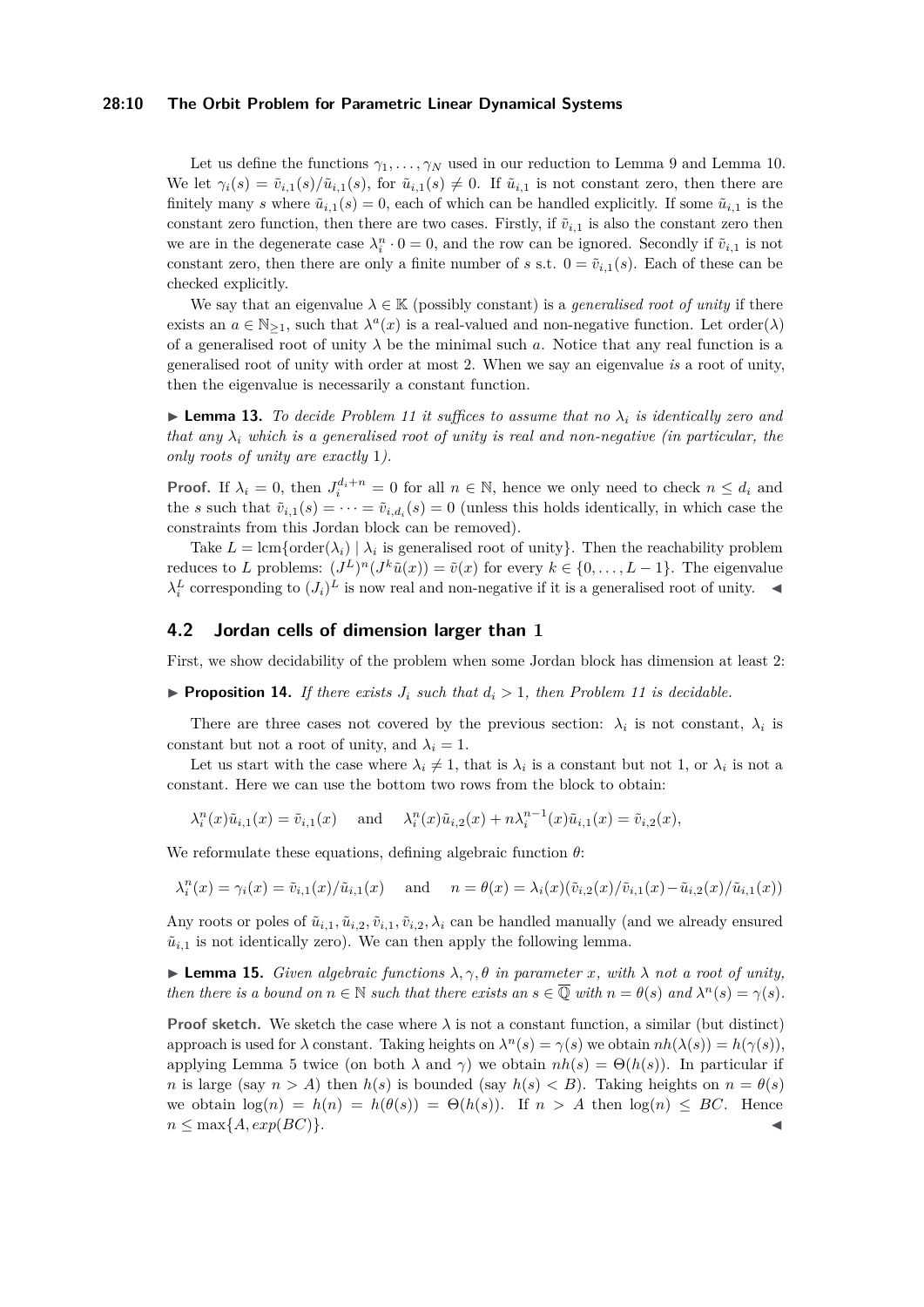The remaining case where  $\lambda_i = 1$  results only in an equation of the form  $n = \theta(s)$ , so  $\lambda_j^n(s) = \gamma_j(s)$  can be taken from any other Jordan block where  $\lambda_j \neq 1$  and again we apply [Lemma 15](#page-9-1) to place a bound on *n*.

## **4.3 Further simplifying assumptions for diagonal matrices**

Henceforth, we may assume that *J* is a diagonal matrix resulting in the formulation of Lemmas [9](#page-7-0) and [10:](#page-8-1) given eigenvalues  $\lambda_1, \ldots, \lambda_t$  and so we want to know if there exists  $(n, s) \in \mathbb{N} \times \mathbb{R} \setminus \mathcal{E}$  such that

<span id="page-10-1"></span>
$$
\lambda_i^n(s) = \gamma_i(s) \qquad \text{for all} \qquad i = 1, \dots, t \tag{3}
$$

<span id="page-10-0"></span>Finally we make some simplifications in [Lemma 16:](#page-10-0)

▶ **Lemma 16.** *To decide [Problem 11,](#page-8-2) it suffices to decide the problem with instances where the eigenvalues*  $\lambda_i$  *are distinct, that none of the*  $\lambda_i$ *'s are identically zero, that none of the constant*  $\lambda_i$ *'s are roots of unity, and every constant*  $\lambda_i$  *is associated with non-constant*  $\gamma_i$ *.* 

**Proof.** Consider first the case that  $\lambda_1 = \lambda_2$ . If also  $\gamma_1 = \gamma_2$  then the equations  $\lambda_1^n = \gamma_1$  and  $\lambda_2^n = \gamma_2$  are equivalent and one of them can be removed. Otherwise, if  $\gamma_1 \neq \gamma_2$ , the equations  $\lambda_1^n = \gamma_1$  and  $\lambda_2^n = \gamma_2$  can only have a common solution for  $s \in \mathbb{R}$  with  $\gamma_1(s) = \gamma_2(s)$ , i.e., we can restrict to a finite set of parameters, in which case the problem becomes decidable.

We have already established, in Lemma [13,](#page-9-2) that none of the  $\lambda_i$ 's are identically zero, and that the only constant root of unity is 1. Indeed if  $\lambda_j = 1$  then we have  $1^n = \gamma_j(s)$ , which holds either at finitely many *s* or  $\gamma_j$  is the constant 1 and the constraint can be dropped.

If there exists *i* with constant  $\lambda_i$  (not a root of unity) and constant  $\gamma_i$  then there is at most a single *n* such that  $\lambda_i^n = \gamma_i$ . This *n* can be found using the Kannan-Lipton problem on the single constraint. The remaining constraints can be verified for this *n* using [Proposition 8](#page-7-1) to determine if they are simultaneously satisfiable.

### <span id="page-10-3"></span>**4.4 Multiplicative dependencies**

To handle cases when the eigenvalues  $\lambda_i$ 's are multiplicatively dependent, we often argue as in the following manner. Say  $\lambda_1^{a_1} = \lambda_2^{a_2} \cdots \lambda_t^{a_t}$  with  $a_1 \neq 0$ . Consider the system

<span id="page-10-2"></span>
$$
\lambda_i^{a_i}(s)^n = \gamma_i^{a_i}(s) \qquad \text{for all} \qquad i = 1, \dots, t. \tag{4}
$$

It is clear that the set E of solutions  $(n, s)$  to [\(3\)](#page-10-1) is a subset of the set E' of solutions to [\(4\)](#page-10-2). Furthermore, for  $(n, s) \in E'$  we have  $\gamma_1^{a_1}(s) = \lambda_1^{a_1 n}(s) = (\lambda_2^{a_2} \cdots \lambda_t^{a_t})^n(s) = \gamma_2^{a_2} \cdots \gamma_t^{a_t}(s)$ .

We conclude that if  $\gamma_1^{a_1} \neq \gamma_2^{a_2} \cdots \gamma_t^{a_t}$ , then there can only be finitely many *s* solving [\(4\)](#page-10-2), and thus the original problem, and so the problem becomes decidable. In case  $\gamma_1^{a_1}$  =  $\gamma_2^{a_2} \cdots \gamma_t^{a_t}$ , the first equation in [\(4\)](#page-10-2) is redundant, and we may remove it. By repeating the process we obtain a system of the form [\(4\)](#page-10-2) where the  $\lambda_i$  are multiplicatively independent, and the solutions to it contain all the solutions to the original system.

Now we face the problem of separating solutions to [\(3\)](#page-10-1) from the solutions to [\(4\)](#page-10-2). If either of the sets  $\{n: (n, s) \in E'\}$  or  $\{s: (n, s) \in E'\}$  is finite and effectively enumerable, we can clearly decide whether *E* is empty or not, utilising either Kannan–Lipton or [Proposition 8](#page-7-1) finitely many times. This happens in the majority of cases. In the case that both the above sets are unbounded, we bound the suitable *n* in case  $rank{\lambda_1, \ldots, \lambda_t} \geq 2$  in Section [5.](#page-11-0) For the case of rank $\{\lambda_1, \ldots, \lambda_t\} \leq 1$  we give a separate argument in Section [6.](#page-13-0)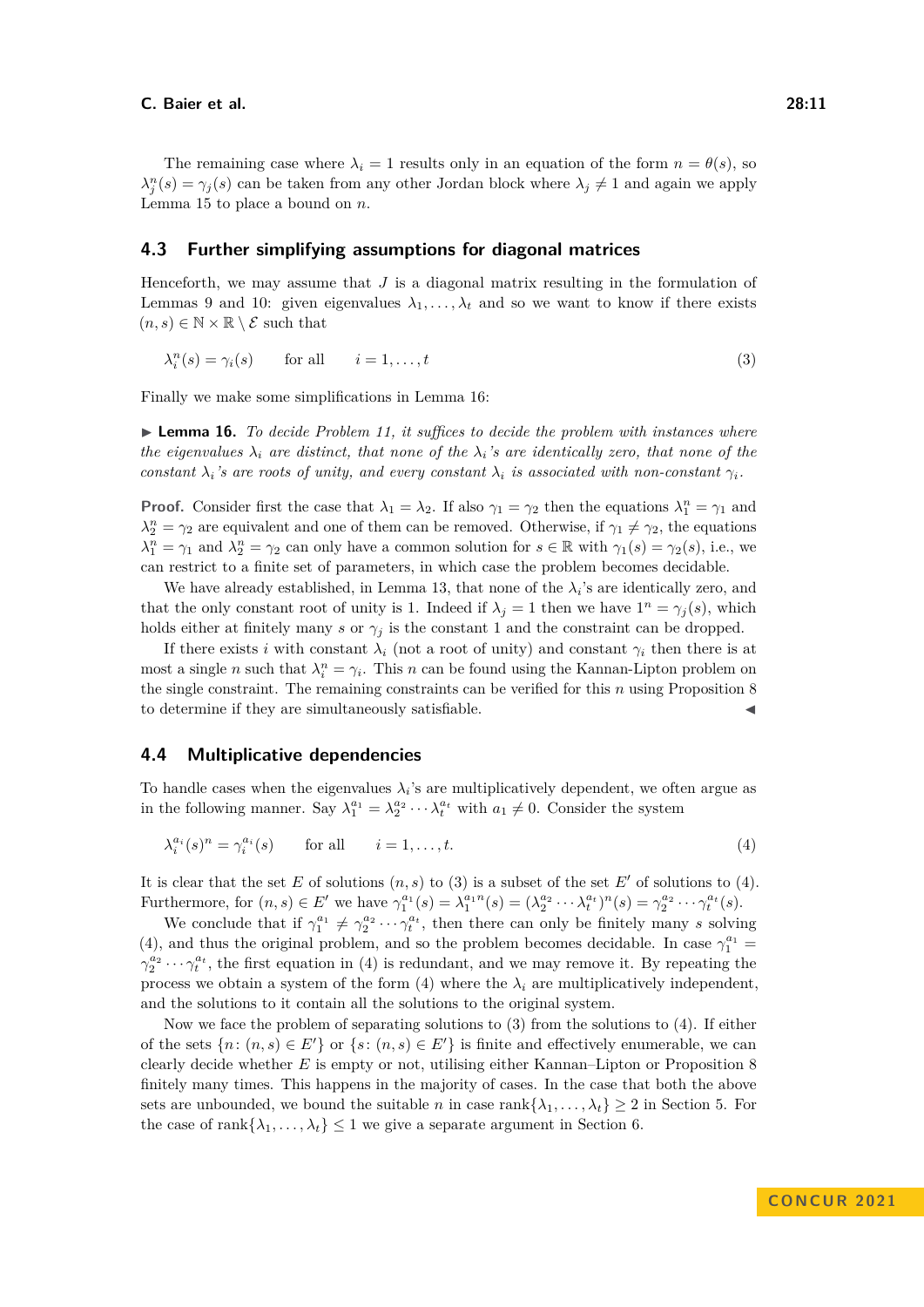<span id="page-11-0"></span>**5 The case of**  $\text{rank}\langle \lambda_1,\ldots,\lambda_t \rangle \geq 2$ 

In this section we recall and prove the following Lemma [9:](#page-7-0)

**► Lemma 9.** Let  $\lambda_1, ..., \lambda_t$  be algebraic functions in K and rank $\langle \lambda_1, ..., \lambda_t \rangle$  ≥ 2*. Given algebraic functions*  $\gamma_1, \ldots, \gamma_t$  *in* K, *then it is decidable whether there exist*  $(n, s) \in \mathbb{N} \times \mathbb{R} \setminus \mathcal{E}$ *such that*

$$
\lambda_i(s)^n = \gamma_i(s) \qquad \text{for all} \qquad i = 1, \dots, t. \tag{2}
$$

By [Lemma 16](#page-10-0) we may assume that none of  $\lambda_i$ 's are identically zero or a root of unity.

#### **5.1 All** *λi***'s constant**

In this section we sketch the proof for the case where  $\lambda_i$ 's are all constant. We reduce to a special case of the Skolem problem, but show that this particular instance is decidable. Since rank  $\geq 2$ , we have at least two constraints and so there are constants  $\lambda_1$  and  $\lambda_2$ , not roots of unity, and multiplicatively independent, with  $\gamma_1, \gamma_2$  not constant.

**Lemma 17.** Suppose  $\lambda_1$ ,  $\lambda_2$  are constant, not roots of unity, multiplicatively independent, *and that*  $\gamma_1, \gamma_2$  *are non-constant functions. Then the system*  $\lambda_1^n = \gamma_1(s)$ ,  $\lambda_2^n = \gamma_2(s)$  *has only finitely many solutions.*

**Proof Sketch.** Let the minimal polynomials over  $\overline{\mathbb{Q}}[x, y]$  of  $\gamma_1$  and  $\gamma_2$  be  $P_1$  and  $P_2$  with  $P_i \in \overline{\mathbb{Q}}[x, y_i]$ . The polynomials  $P_1$  and  $P_2$  have no common factors as elements of  $\overline{\mathbb{Q}}[x, y_1, y_2]$ . Eliminating *x* from these polynomials we get a non-zero polynomial  $P \in \overline{\mathbb{Q}}[y_1, y_2]$  for which  $P(\alpha_1, \alpha_2) = 0$  for all  $\alpha_1 = \gamma_1(s)$  and  $\alpha_2 = \gamma_2(s)$ ,  $s \in U$ . The sequence  $(u_n)_{n=0}^{\infty}$ , with

$$
u_n = P(\lambda_1^n, \lambda_2^n) = \sum_{k,\ell} a_{k,\ell} (\lambda_1^k \lambda_2^{\ell})^n,
$$

 $a_{k,\ell} \in \overline{Q}$ , is a linear recurrence sequence over  $\overline{Q}$ , and we wish to characterise those *n* for which  $u_n = 0$ . By the famous Skolem–Mahler–Lech theorem (see, e.g., [\[11\]](#page-15-15)), the set of such *n* is the union of a finite set and finitely many arithmetic progressions. Furthermore, it is decidable whether such a sequence admits infinitely many elements, and all the arithmetic progressions can be effectively constructed [\[7\]](#page-15-16). But, in general, the elements of the finite set are not known to be effectively enumerable – solving the Skolem problem for arbitrary LRS essentially reduces to checking whether this finite set is empty. However, the case at hand can be handled using now standard techniques involving powerful results from transcendental number theory, such as Baker's theorem for linear forms in logarithms, and similar results on linear forms in *p*-adic logarithms (see, e.g., [\[34,](#page-16-8) [39\]](#page-16-9)). We show there exists an effectively computable  $n_0 \in \mathbb{N}$  such that  $u_n \neq 0$  for all  $n \geq n_0$ . We give a brief sketch (a detailed proof appears in the full version):

Assuming first that  $|\lambda_1|$  and  $|\lambda_2|$  are multiplicatively independent, it is evident that the modulus of  $u_n$  grows as  $c\alpha^n + o(\alpha^n)$  for some  $c \in \mathbb{R}_+$ , where  $\alpha$  is the maximal modulus of the terms  $\lambda_1^k \lambda_2^{\ell}$  (there is only one term with this modulus). One can straightforwardly compute an upper bound on any *n* for which  $u_n = 0$ .

If the values  $|\lambda_1|$  and  $|\lambda_2|$  are multiplicatively dependent but neither is of modulus 1, we may again use an asymptotic argument. For this, we need Baker's theorem on linear forms in logarithms to show that a (related) sequence grows in modulus as  $c\alpha^n/n^D + o(\beta^n)$ , with  $\beta < \alpha$  and effectively computable constants *c*, *D*. On the other hand, if  $|\lambda_i| = 1$  but  $\lambda_1$  is an algebraic integer (a root of a monic polynomial with coefficients in  $\mathbb{Z}$ ), then it will have a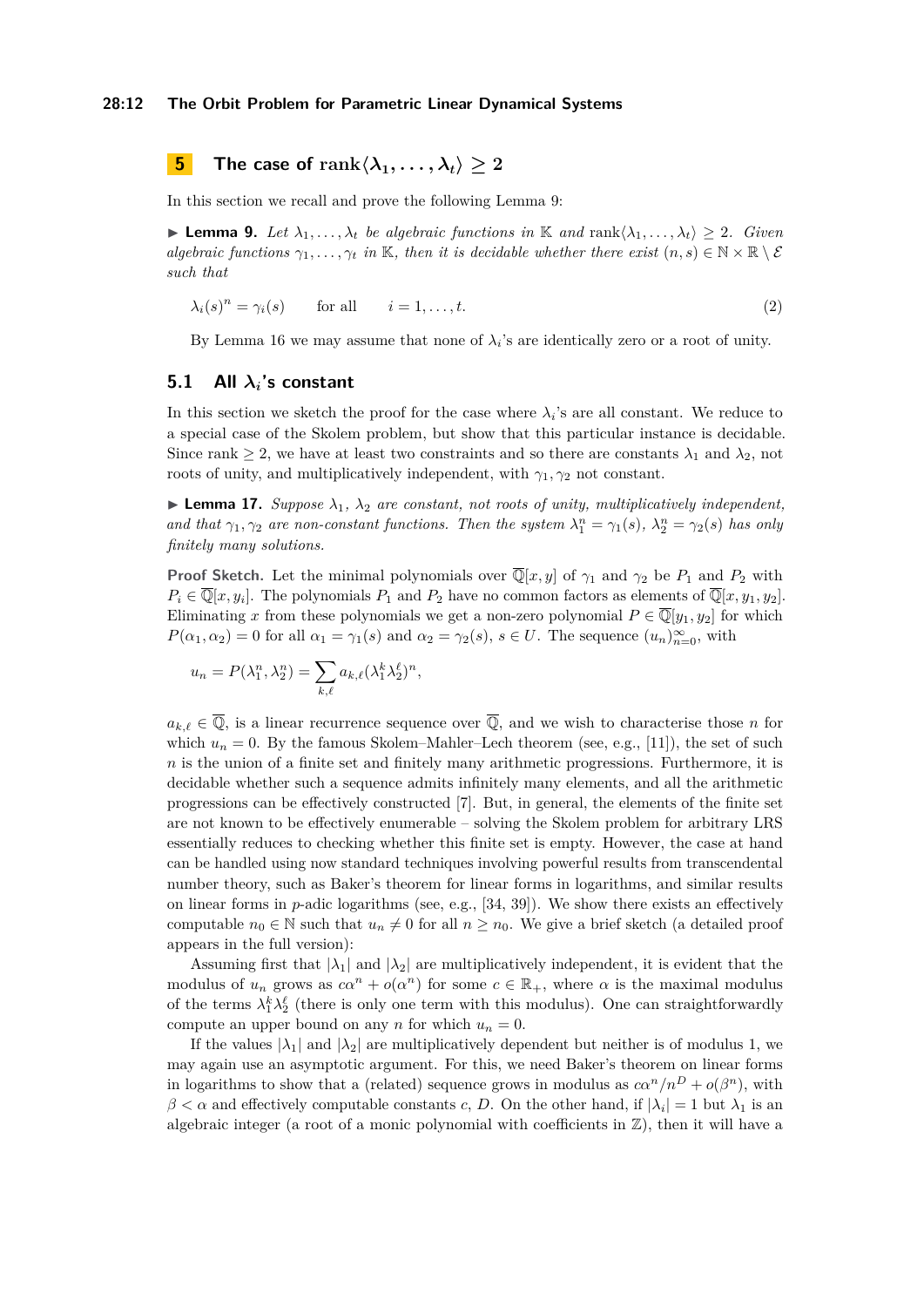Galois conjugate (roots of the minimal polynomial of  $\lambda_1$ )  $\tilde{\lambda_1}$  with  $|\tilde{\lambda_1}| > 1$ . Hence a suitable Galois conjugate of the sequence  $(u_n)$  will be of the form considered in the previous case, and the zeros of  $(u_n)$  and  $(\tilde{u}_n)$  coincide. The asymptotic argument can be applied to  $(\tilde{u}_n)$ .

The final case is when  $\lambda_1$  and  $\lambda_2$  are not algebraic integers. We turn to the theory of prime-ideal decompositions of the numbers *λ* and argue, employing a version of Baker's theorem for *p*-adic valuations (as in [\[39\]](#page-16-9)) to conclude similarly that the *n* for which  $u_n = 0$ are effectively bounded above.

#### **5.2 At least one non-constant**

Henceforth, we can assume that at least one  $\lambda_i$  is non-constant. We may take the  $\lambda_i$ 's to be multiplicatively independent with  $t \geq 2$ , otherwise consider a multiplicatively independent subset of the functions: it always has at least two elements by the assumption on rank, and, furthermore, at least one of them is not constant. The removal of equations will be done as described in Section [4.4;](#page-10-3) here we show that there are only finitely many *n* giving solutions (*n, s*) to the reduced system, so we need not worry about creating too many new solutions.

The following theorems are the main technical results from the literature utilised in the arguments that follow, formulated in a way to suit our needs. Here  $\mathcal{C}(\overline{\mathbb{Q}})$  denotes the set of algebraic points in  $\overline{\mathbb{Q}}^d$  on an algebraic set  $\mathcal{C} \subseteq \mathbb{C}^d$ .

<span id="page-12-0"></span> $\triangleright$  **Theorem 18** ([\[8,](#page-15-1) Theorem 2]). Let C be an absolutely irreducible *(irreducible in*  $\overline{Q}(x)$ *) curve* defined over  $\overline{Q}$  in  $\mathbb{C}^d$ . Assume that the coordinates of the curve are multiplicatively independent *modulo constants (i.e., the points*  $(x_1, \ldots, x_d) \in C(\overline{\mathbb{Q}})$  *do not satisfy*  $x_1^{a_1} \cdots x_d^{a_d} = c$  *identically for any*  $(a_1, \ldots, a_d) \in \mathbb{Z}^d \setminus \vec{0}, c \in \overline{\mathbb{Q}}$ . Then the points  $(x_1, \ldots, x_d) \in \mathcal{C}(\overline{\mathbb{Q}})$  *for which*  $x_1, \ldots, x_d$ *x<sup>d</sup> satisfy at least two independent multiplicative relations form a finite set.*

We note that given the curve C, the finite set of points  $(x_1, \ldots, x_d)$  on C for which  $x_1, \ldots, x_d$ , satisfy at least two independent multiplicative relations can be effectively constructed. Indeed, this is explicitly mentioned in the last paragraph of the introduction of [\[8\]](#page-15-1): the proof goes by showing effective bounds on the degree and height of such points.

[Theorem 18](#page-12-0) holds for curves in  $\mathbb{C}^d$  for arbitrary *d*. If one allows the coordinates on the curve to satisfy a non-trivial multiplicative relation, then there can be infinitely many such points [\[8\]](#page-15-1). On the other hand, in [\[9\]](#page-15-2) Bombieri, Masser, and Zannier consider relaxing the assumption of multiplicative independence modulo constants to multiplicative independence and conjecture that the conclusion of the above theorem still holds [\[9,](#page-15-2) Conj. A]. Supporting the conjecture, [\[9\]](#page-15-2) proves a theorem which will suffice for us.

<span id="page-12-3"></span> $\blacktriangleright$  **Theorem 19.** Let C be an absolutely irreducible curve in  $\mathbb{C}^d$  defined over  $\overline{\mathbb{Q}}$ . Assume that *the the coordinates of the curve are multiplicatively independent, but* C *is contained in a set of the form*  $\vec{b}H$ *, where H is the set of points in*  $\overline{\mathbb{Q}}^d$  *satisfying at least*  $d-3$  *independent multiplicative relations*<sup>[2](#page-12-1)</sup>. Then the points  $(x_1, \ldots, x_d) \in C(\overline{\mathbb{Q}})$  for which  $x_1, \ldots, x_d$  satisfy at *least two independent multiplicative relations form a finite set.*

Again the finite set of points can be effectively computed.<sup>[3](#page-12-2)</sup>

Let us proceed case by case.

<span id="page-12-1"></span>With  $b = (b_1, \ldots, b_k)$ , here  $\vec{b}H = \{(b_1x_1, \ldots, b_dx_d): (x_1, \ldots, x_k) \in H\}$  is a coset of a *subgroup of dimension at most* 3 in the terminology of [\[9\]](#page-15-2).

<span id="page-12-2"></span><sup>3</sup> In [\[8,](#page-15-1) [9\]](#page-15-2) the proof is given for  $d \geq 4$ , and is constructive, while the case of  $d = 3$  is attributed to a (non-constructive) result of Liardet [\[31\]](#page-16-16). A completely effective proof of the case can be found in [\[6\]](#page-15-17).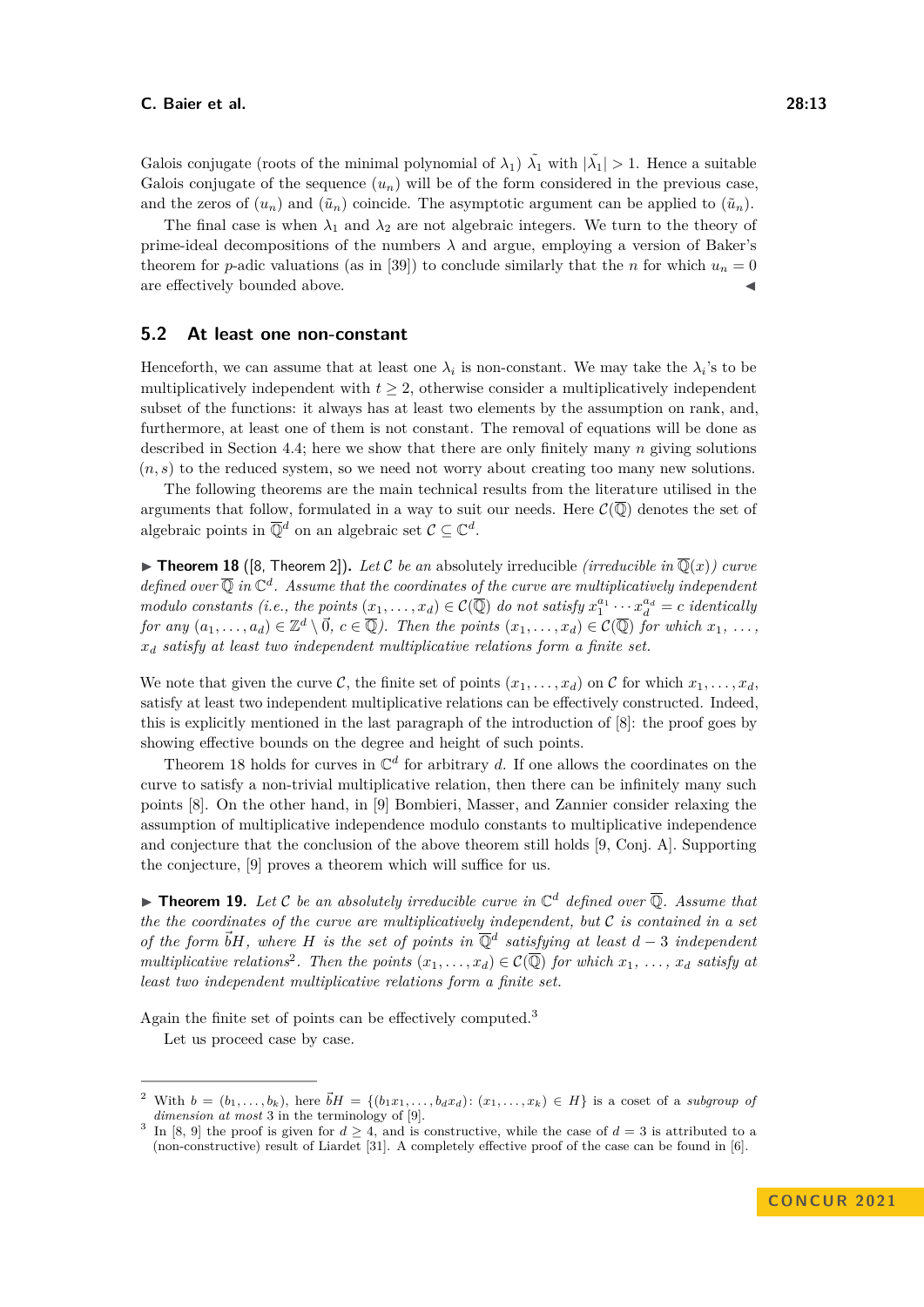#### **28:14 The Orbit Problem for Parametric Linear Dynamical Systems**

 $\blacktriangleright$  **Lemma 20.** *Assume that*  $\{\lambda_1, \ldots, \lambda_t\}$  *is multiplicatively dependent modulo constants, but is multiplicatively independent. Then there exists a computable constant*  $n_0$  *such that system* [\(2\)](#page-7-2) *admits no solutions for*  $n > n_0$ .

We may now focus on sets  $\{\lambda_1, \ldots, \lambda_t\}$  that are multiplicatively independent modulo constants. We still might have multiplicative dependencies between the  $\lambda_i$  and  $\gamma_i$ . We take care of these cases in the remainder of this section.

**Lemma 21.** *Assume that*  $\{\lambda_1, \lambda_2, \gamma_1, \gamma_2\}$  *is multiplicatively independent. Then system* [\(2\)](#page-7-2) *admits only finitely many solutions, all of which can be effectively enumerated.*

**Proof.** We show that the set of *s* for which the equality can hold is finite and such *s* can be computed. We employ the powerful Theorems [18](#page-12-0) and [19](#page-12-3) of Bombieri, Masser, and Zannier, from which the claim is immediate. We first prime the situation as follows.

Let that  $\lambda_1, \lambda_2, \gamma_1, \gamma_2$  have minimal polynomials  $P_1 \in \mathbb{Q}[x, x_1], P_2 \in \mathbb{Q}[x, x_2], P_3 \in$  $\mathbb{Q}[x, x_3], P_4 \in \mathbb{Q}[x, x_4],$  respectively. Eliminating x from  $P_1$  and  $P_2$  (resp.,  $P_3$ ,  $P_4$ ), we get a polynomial  $Q_1 \in \mathbb{Q}[x_1, x_2]$  (resp.,  $Q_2 \in \mathbb{Q}[x_1, x_3]$ ,  $Q_3 \in \mathbb{Q}[x_1, x_4]$ ) for which we have  $Q_1(\lambda_1(x), \lambda_2(x)) = 0$  (resp.,  $Q_2(\lambda_1(x), \gamma_1(x)) = 0$ ,  $Q_3(\lambda_1(x), \gamma_2(x)) = 0$ ) for all *x*. Let C be the curve defined by  $C := \{(x_1, x_2, x_3, x_4) \in \mathbb{C}^4 : Q_1(x_1, x_2) = Q_2(x_1, x_3) = Q_3(x_1, x_4) = 0\}$ and consider any of its finitely many absolutely irreducible components  $\mathcal{C}'$ . We are now interested in the pairs of multiplicative relations  $(n, 0, -1, 0)$  and  $(0, n, 0, -1)$  (corresponding to  $x_1^n = x_3$ ,  $x_2^n = x_4$ ), for  $n \ge 1$ , along the curve C'. Indeed, for any fixed *n*, the two relations are independent in  $\overline{\mathbb{Q}}^4$ , i.e., neither is a consequence of the other, as they involve disjoint sets of coordinates.

First assume that  $\lambda_1, \lambda_2, \gamma_1, \gamma_2$  are multiplicatively independent modulo constants. Then so are the points on the curve  $\mathcal{C}'$ , and the result follows from [Theorem 18](#page-12-0) as the result is constructive.

Otherwise  $\lambda_1, \lambda_2, \gamma_1, \gamma_2$  are multiplicatively dependent modulo constants but are multiplicatively independent. Then  $\mathcal{C}'$  is contained in a set of the form  $\vec{b}H$ , where H satisfies at least one multiplicative relation. Applying [Theorem 19](#page-12-3) with  $d = 4$ , the points on C' satisfying  $x_1^n = x_3$  and  $x_2^n = x_4$  for any  $n \ge 1$ , form an effectively constructable finite set.

To complete the proof of [Lemma 9,](#page-7-0) we need to show the claim holds when  $\lambda_1, \lambda_2, \gamma_1, \gamma_2$ are multiplicatively dependent, while  $\lambda_1$  and  $\lambda_2$  are multiplicatively independent modulo constants. The proof goes along the same lines as in the above with some extra technicalities.

**Example 22.** Assume that  $\lambda_1$ ,  $\lambda_2$ ,  $\gamma_1$ ,  $\gamma_2$  are multiplicatively dependent, while  $\lambda_1$ ,  $\lambda_2$  are *multiplicatively independent modulo constants. Then there exists a computable constant*  $n_0$ *such that system* [\(2\)](#page-7-2) *admits no solutions for*  $n > n_0$ .

# <span id="page-13-0"></span>**6 The case of**  $\text{rank}\langle \lambda_1,\ldots,\lambda_t \rangle = 1$

This section recalls and sketches the proof of Lemma [10.](#page-8-1)

**Example 10.** *Let*  $\lambda_1, \ldots, \lambda_t$  *be algebraic functions in* K *and* rank $\langle \lambda_1, \ldots, \lambda_t \rangle = 1$ *. We assume that, if*  $\lambda_i$  *is complex then*  $\lambda_i$  *(the complex conjugate) also appears. Given algebraic functions*  $\gamma_1, \ldots, \gamma_t$  *in* K*, then it is decidable whether there exist*  $(n, s) \in \mathbb{N} \times \mathbb{R} \setminus \mathcal{E}$  *such that*  $\lambda_i^n(s) = \gamma_i(s)$  *for all*  $i = 1, \ldots, t$ *.* 

As sketched in Section [4.4,](#page-10-3) since there is a multiplicative dependence between functions, we first show that, without loss of generality, there is a single equation  $\lambda^n(s) = \gamma(s)$ .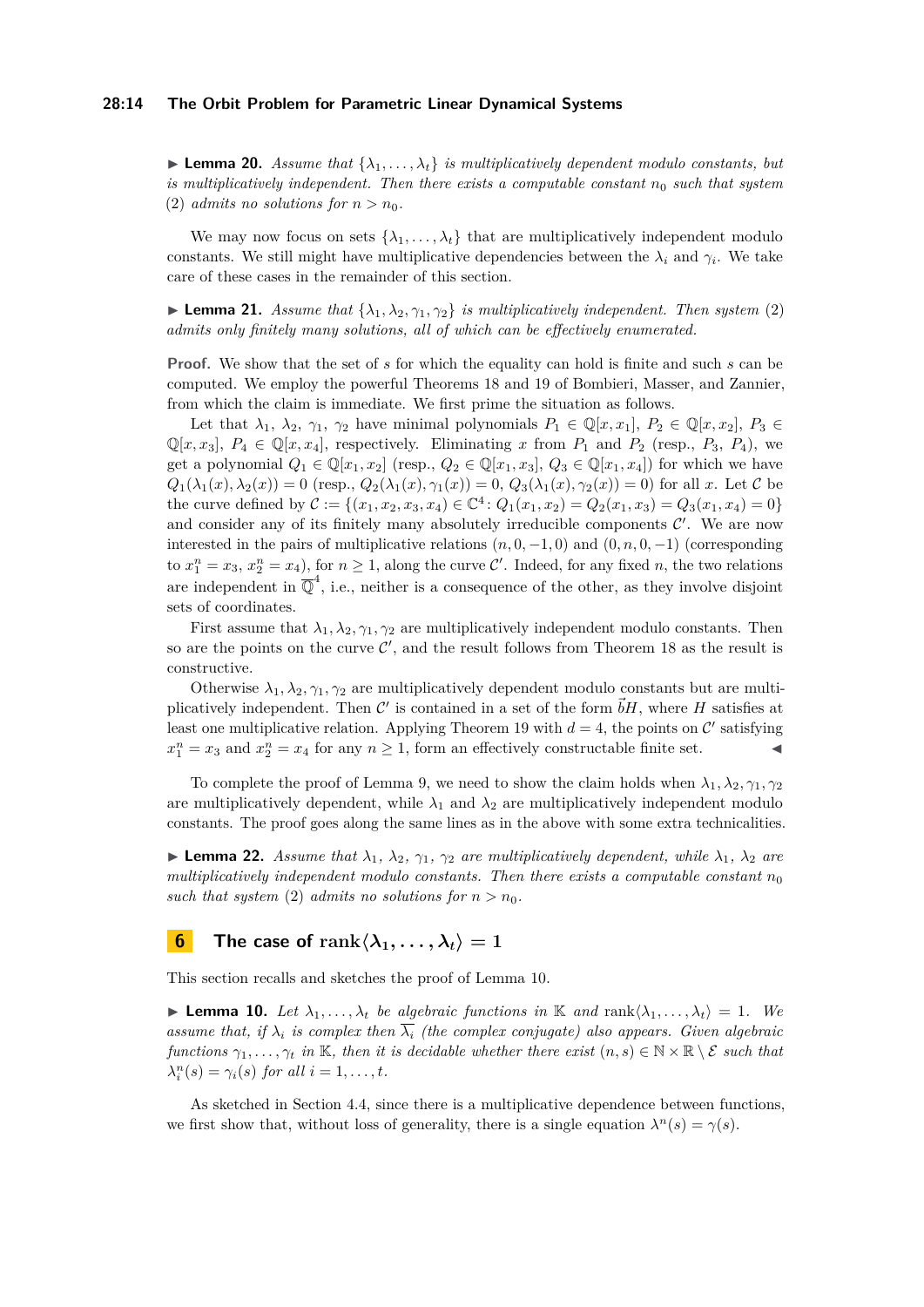We then separate into the case where  $\lambda$  is real and the case where  $\lambda$  is complex. Let us start by assuming  $\lambda$  is a real function.

 $\triangleright$  **Lemma 24.** *Given real algebraic functions*  $\lambda$  *and*  $\gamma$ *, it is decidable whether there exists*  $(n, s) \in \mathbb{N} \times \mathbb{R} \setminus \mathcal{E}$  *such that*  $\lambda^{n}(s) = \gamma(s)$ *.* 

**Proof Sketch.** The interesting case occurs on an interval  $S = (s_0, s_1)$  on which  $0 <$  $\lambda(s), \gamma(s)$  < 1 for  $s \in S$ . Other cases either reduce to this case, or occur for finitely many *s* which can be checked independently. The function  $\gamma(s)$  is fixed between  $s_0, s_1$ . Each point  $\lambda(s)^n$  decreases with every *n*. One can test for each *n* whether the lines  $\lambda(s)$  and  $\gamma(s)$ intersect, or one can find some bound  $n_0$  after which  $\lambda(s)^n < \gamma(s)$  for all  $s \in S$  and  $n > n_0$ , so one can be sure there is no solution.  $\blacktriangleleft$ 

Secondly, we consider the case  $\lambda$  takes on complex values. In this case, since  $\lambda_i$  was a complex eigenvalue of M, then so too is its conjugate  $\lambda_i$ , yet  $\lambda_i$  and  $\lambda_i$  are multiplicatively dependent, in which case it turns out that  $|\lambda| = 1$ .

 $\blacktriangleright$  **Lemma 25.** Let  $\lambda$  and  $\gamma$  be algebraic functions. Assume  $\lambda$  is not real, non-zero, not a root *of unity, and of modulus 1. The equation*  $\lambda(s)^n = \gamma(s)$  *admits solutions as follows. If*  $\gamma$  *is not of modulus* 1 *constantly, then there are finitely many s.* If  $\gamma$  *is of modulus* 1 *identically and λ is constant, then there are infinitely many solutions and such a solution can be effectively found. Finally, if*  $\lambda$  *is not constant, then the equation admits a solution for all*  $n \geq n_0$ *, and n*<sup>0</sup> *is computable.*

**Proof Sketch.** The interesting case turns outs to be when  $\lambda$  and  $\gamma$  both define arcs on a unit circle. By taking powers of  $\lambda$  the arc grows, and eventually encompasses the arc defined by *γ*. The intermediate value theorem then implies there is an *s* satisfying  $\lambda^n(s) = \gamma(s)$ .

#### **References**

- <span id="page-14-3"></span>**1** S. Akshay, Timos Antonopoulos, Joël Ouaknine, and James Worrell. Reachability problems for Markov chains. *Inf. Process. Lett.*, 115(2):155–158, 2015. [doi:10.1016/j.ipl.2014.08.013](https://doi.org/10.1016/j.ipl.2014.08.013).
- <span id="page-14-0"></span>**2** Shaull Almagor, Joël Ouaknine, and James Worrell. The Polytope-Collision Problem. In Ioannis Chatzigiannakis, Piotr Indyk, Fabian Kuhn, and Anca Muscholl, editors, *44th International Colloquium on Automata, Languages, and Programming (ICALP 2017)*, volume 80 of *LIPIcs*, pages 24:1–24:14, Dagstuhl, Germany, 2017. [doi:10.4230/LIPIcs.ICALP.2017.24](https://doi.org/10.4230/LIPIcs.ICALP.2017.24).
- <span id="page-14-1"></span>**3** Christel Baier, Florian Funke, Simon Jantsch, Toghrul Karimov, Engel Lefaucheux, Joël Ouaknine, Amaury Pouly, David Purser, and Markus A. Whiteland. Reachability in Dynamical Systems with Rounding. In Nitin Saxena and Sunil Simon, editors, *40th IARCS Annual Conference on Foundations of Software Technology and Theoretical Computer Science (FSTTCS 2020)*, volume 182 of *LIPIcs*, pages 36:1–36:17, Dagstuhl, Germany, 2020. [doi:10.4230/LIPIcs.](https://doi.org/10.4230/LIPIcs.FSTTCS.2020.36) [FSTTCS.2020.36](https://doi.org/10.4230/LIPIcs.FSTTCS.2020.36).
- <span id="page-14-2"></span>**4** Ezio Bartocci, Radu Grosu, Panagiotis Katsaros, C. R. Ramakrishnan, and Scott A. Smolka. Model repair for probabilistic systems. In Parosh Aziz Abdulla and K. Rustan M. Leino, editors, *Tools and Algorithms for the Construction and Analysis of Systems*, pages 326–340, Berlin, Heidelberg, 2011. Springer Berlin Heidelberg.
- <span id="page-14-4"></span>**5** Saugata Basu, Richard Pollack, and Marie-Françoise Roy. *Algorithms in Real Algebraic Geometry (Algorithms and Computation in Mathematics)*. Springer-Verlag, Berlin, Heidelberg, 2006.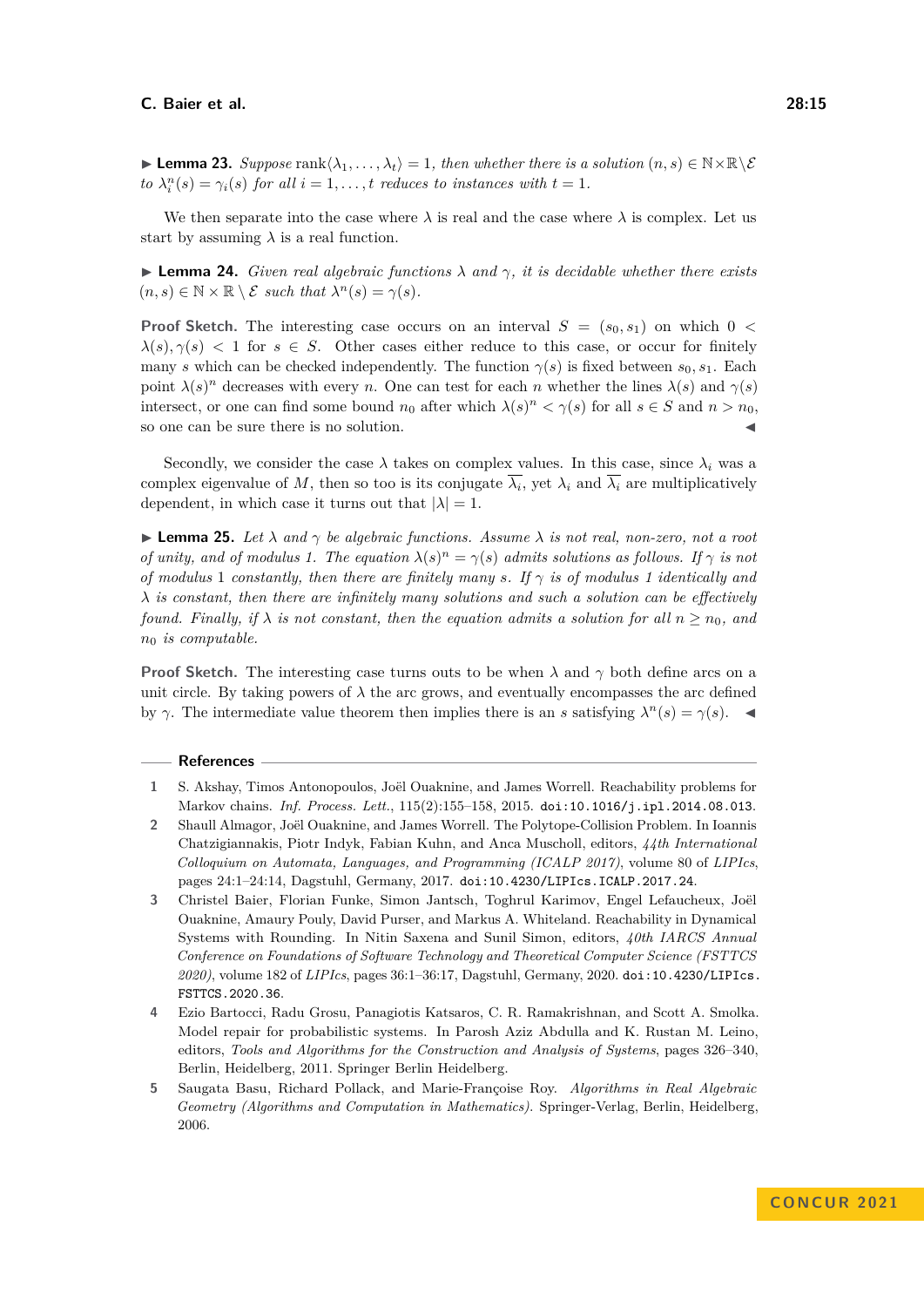#### **28:16 The Orbit Problem for Parametric Linear Dynamical Systems**

- <span id="page-15-17"></span>**6** Attila Bérczes, Kálmán Gyory, Jan-Hendrik Evertse, and Corentin Pontreau. Effective results for points on certain subvarieties of tori. *Mathematical Proceedings of the Cambridge Philosophical Society*, 147(1):69, 2009.
- <span id="page-15-16"></span>**7** Jean Berstel and Maurice Mignotte. Deux propriétés décidables des suites récurrentes linéaires. *Bulletin de la Société Mathématique de France*, 104:175–184, 1976. [doi:10.24033/bsmf.1823](https://doi.org/10.24033/bsmf.1823).
- <span id="page-15-1"></span>**8** Enrico Bombieri, David Masser, and Umberto Zannier. Intersecting a curve with algebraic subgroups of multiplicative groups. *International Mathematics Research Notices*, 1999(20):1119– 1140, January 1999. [doi:10.1155/S1073792899000628](https://doi.org/10.1155/S1073792899000628).
- <span id="page-15-2"></span>**9** Enrico Bombieri, David Masser, and Umberto Zannier. Intersecting curves and algebraic subgroups: conjectures and more results. *Transactions of the American Mathematical Society*, 358(5):2247–2257, 2006. [doi:10.1090/S0002-9947-05-03810-9](https://doi.org/10.1090/S0002-9947-05-03810-9).
- <span id="page-15-5"></span>**10** Jin-Yi Cai, Richard J Lipton, and Yechezkel Zalcstein. The complexity of the ABC problem. *SIAM Journal on Computing*, 29(6):1878–1888, 2000.
- <span id="page-15-15"></span>**11** John W. S. Cassels. *Local Fields*. London Mathematical Society Student Texts. Cambridge University Press, 1986. [doi:10.1017/CBO9781139171885](https://doi.org/10.1017/CBO9781139171885).
- <span id="page-15-7"></span>**12** Milan Češka, Frits Dannenberg, Marta Kwiatkowska, and Nicola Paoletti. Precise parameter synthesis for stochastic biochemical systems. In Pedro Mendes, Joseph O. Dada, and Kieran Smallbone, editors, *Computational Methods in Systems Biology*, pages 86–98, Cham, 2014. Springer International Publishing.
- <span id="page-15-9"></span>**13** Rohit Chadha, Vijay Anand Korthikanti, Mahesh Viswanathan, Gul Agha, and YoungMin Kwon. Model checking MDPs with a unique compact invariant set of distributions. In *Eighth International Conference on Quantitative Evaluation of Systems, QEST 2011, Aachen, Germany, 5-8 September, 2011*, pages 121–130. IEEE Computer Society, 2011. [doi:10.1109/](https://doi.org/10.1109/QEST.2011.22) [QEST.2011.22](https://doi.org/10.1109/QEST.2011.22).
- <span id="page-15-3"></span>**14** Ventsislav Chonev, Joël Ouaknine, and James Worrell. The orbit problem in higher dimensions. In *Proceedings of the Forty-Fifth Annual ACM Symposium on Theory of Computing*, STOC '13, page 941–950, New York, NY, USA, 2013. [doi:10.1145/2488608.2488728](https://doi.org/10.1145/2488608.2488728).
- <span id="page-15-4"></span>**15** Ventsislav Chonev, Joël Ouaknine, and James Worrell. The polyhedron-hitting problem. In *Proceedings of the Twenty-Sixth Annual ACM-SIAM Symposium on Discrete Algorithms*, SODA '15, page 940–956, USA, 2015. Society for Industrial and Applied Mathematics.
- <span id="page-15-10"></span>**16** Ventsislav Chonev, Joël Ouaknine, and James Worrell. On the Skolem Problem for Continuous Linear Dynamical Systems. In Ioannis Chatzigiannakis, Michael Mitzenmacher, Yuval Rabani, and Davide Sangiorgi, editors, *43rd International Colloquium on Automata, Languages, and Programming (ICALP 2016)*, volume 55 of *LIPIcs*, pages 100:1–100:13, Dagstuhl, Germany, 2016. [doi:10.4230/LIPIcs.ICALP.2016.100](https://doi.org/10.4230/LIPIcs.ICALP.2016.100).
- <span id="page-15-11"></span>**17** Henri Cohen. *A Course in Computational Algebraic Number Theory*. Springer Publishing Company, Incorporated, 2010.
- <span id="page-15-12"></span>**18** David A. Cox, John Little, and Donal O'Shea. *Ideals, varieties, and algorithms - an introduction to computational algebraic geometry and commutative algebra*. Undergraduate texts in mathematics. Springer, 2 edition, 1997.
- <span id="page-15-8"></span>**19** Murat Cubuktepe, Nils Jansen, Sebastian Junges, Joost-Pieter Katoen, and Ufuk Topcu. Synthesis in pMDPs: A tale of 1001 parameters. In Shuvendu K. Lahiri and Chao Wang, editors, *Automated Technology for Verification and Analysis*, pages 160–176, Cham, 2018. Springer International Publishing.
- <span id="page-15-14"></span>**20** Harm Derksen, Emmanuel Jeandel, and Pascal Koiran. Quantum automata and algebraic groups. *Journal of Symbolic Computation*, 39(3):357–371, 2005. Special issue on the occasion of MEGA 2003. [doi:10.1016/j.jsc.2004.11.008](https://doi.org/10.1016/j.jsc.2004.11.008).
- <span id="page-15-13"></span>**21** Otto Foster. *Compact Riemann Surfaces*, volume 81 of *Graduate Textbooks in Mathematics*. Springer, 1981. [doi:10.1007/978-1-4612-5961-9](https://doi.org/10.1007/978-1-4612-5961-9).
- <span id="page-15-6"></span>**22** Robert Givan, Sonia Leach, and Thomas Dean. Bounded-parameter Markov decision processes. *Artificial Intelligence*, 122(1):71–109, 2000. [doi:10.1016/S0004-3702\(00\)00047-3](https://doi.org/10.1016/S0004-3702(00)00047-3).
- <span id="page-15-0"></span>**23** Michael A. Harrison. *Lectures on Linear Sequential Machines*. Academic Press, Inc., USA, 1969.